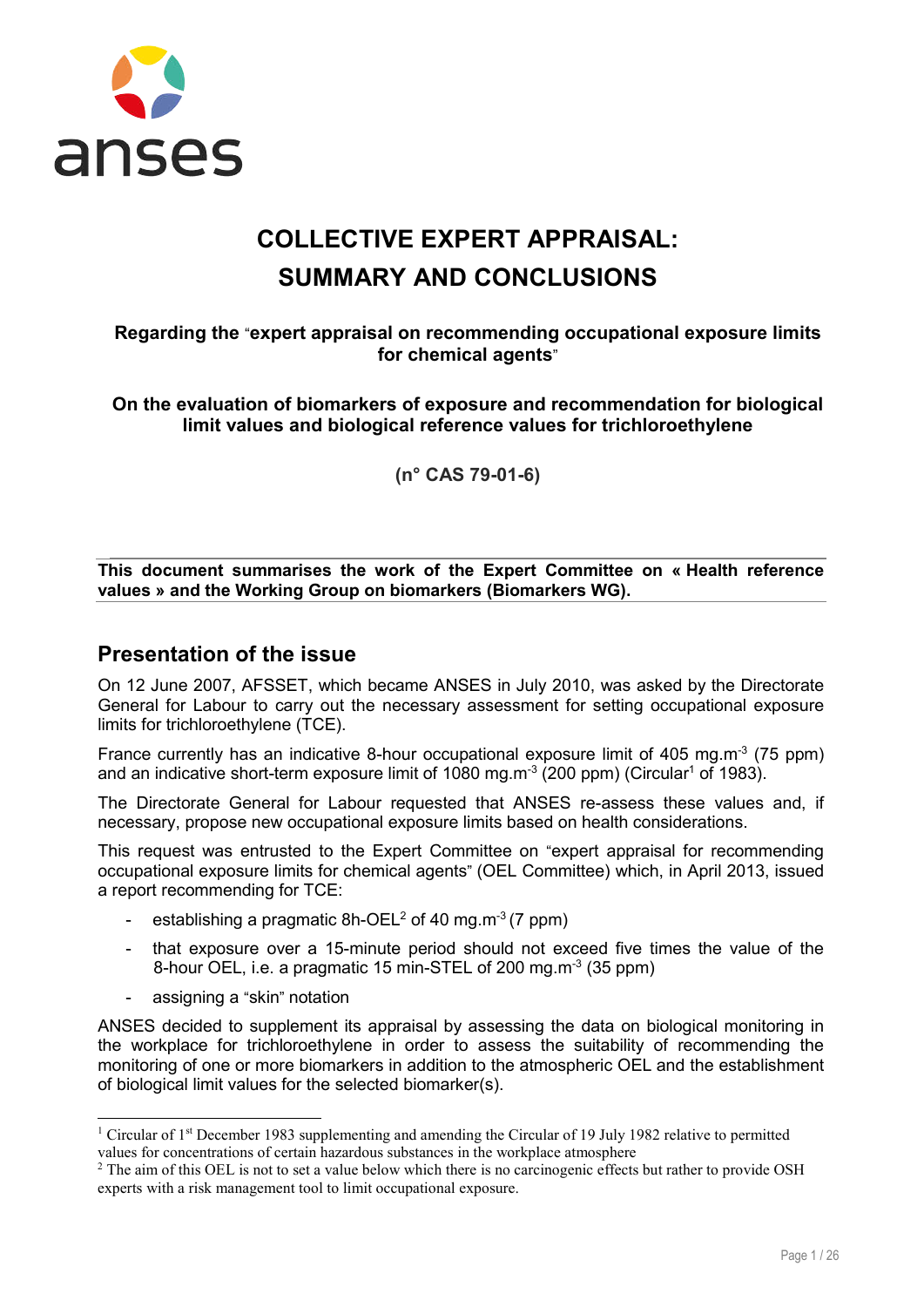It should be noted that the European expert committee in charge of expert appraisals on occupational exposure limits for chemical agents (SCOEL<sup>3</sup>) recommended in April 2009 an 8h-OEL of 10 ppm (54.7 mg.m<sup>-3</sup>) and a STEL (15 min) of 30 ppm (161.1 mg.m<sup>-3</sup>). In addition to assigning a "skin" mention, SCOEL recommended a biological limit value of 20 mg. $L^{-1}$  for trichloroacetic acid in urine.

## Scientific background

Biological monitoring of exposure in the workplace has emerged as a complementary method to atmospheric metrology for assessing exposure to chemical agents. Biological monitoring assesses a worker's exposure by including all the routes by which a chemical penetrates the body (lung, skin, digestive tract). It is particularly worthwhile when a substance has a systemic effect, and:

- when routes other than inhalation contribute significantly to absorption,
- and/or when the pollutant has a cumulative effect,
- and/or when the working conditions (personal protection equipment, inter-individual differences in respiratory ventilation, etc.) determine large differences in internal dose that are not taken into account by atmospheric metrology.

With regard to prevention of chemical risk in the workplace, the French Labour Code provides for the use of biological monitoring of exposure and biological limit values.

#### Committee definitions

Biomarker of exposure (BME): parent substance, or one of its metabolites, determined in a biological matrix, whose variation is associated with exposure to the targeted agent. Biomarkers of early and reversible effects are included in this definition when they can be specifically correlated to occupational exposure.

Biological limit value (BLV): This is the limit value for the relevant biomarkers.

Depending on the available data, the recommended biological limit values do not all have the same meaning:

- if the body of scientific evidence is sufficient to quantify a dose-response relationship with certainty, the BLVs will be established on the basis of health data (no effect for threshold substances or risk levels for non-threshold carcinogens);
- in the absence of such data for substances with threshold effects, BLVs are calculated on the basis of the expected concentration of the biomarker of exposure (BME) when the worker is exposed to the 8-hour OEL. For carcinogens, in the absence of sufficient quantitative data, the biological limit value is calculated on the basis of another effect (pragmatic BLV). These latter values do not guarantee the absence of health effects, but aim to limit exposure to these substances in the workplace.

Whenever possible, the Committee also recommends biological reference values (BRVs). These correspond to concentrations found in a general population whose characteristics are similar to those of the French population (preferentially for BMEs) or in a control population not occupationally exposed to the substance under study (preferentially for biomarkers of effects).

These BRVs cannot be considered to offer protection from the onset of health effects, but do allow a comparison with the concentrations of biomarkers assayed in exposed workers. These values are particularly useful in cases where it is not possible to establish a BLV (ANSES, 2017).

<sup>&</sup>lt;sup>3</sup> Scientific Committee on Occupational Exposure Limits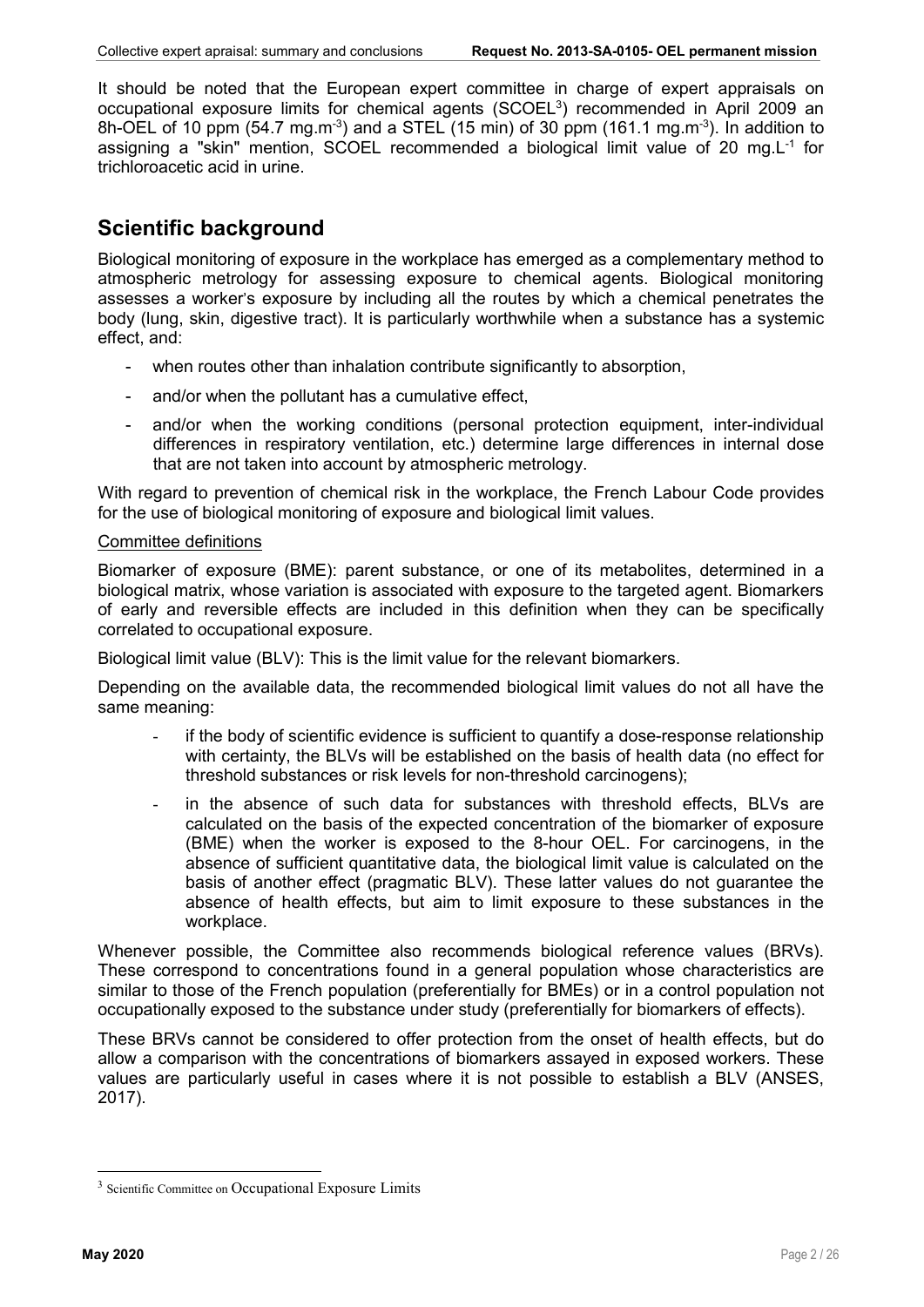## Organisation of the expert appraisal

ANSES entrusted examination of this request to the OEL Committee then the Expert Committee on "Health reference values". The Agency also mandated the Working Group on biomarkers (Biomarkers WG) for this expert appraisal.

Several ANSES employees contributed to the work and were responsible for scientific coordination of the different expert groups.

The methodological and scientific aspects of the work of this group were regularly submitted to the Expert Committees. The report produced by the Working Group takes account of observations and additional information provided by the Committee members.

This expert appraisal was therefore conducted by a group of experts with complementary skills. It was carried out in accordance with the French Standard NF X 50-110 "Quality in Expertise Activities".

## Preventing risks of conflicts of interest

ANSES analyses interests declared by the experts before they are appointed and throughout their work in order to prevent potential conflicts of interest in relation to the points addressed in expert appraisals.

The experts' declarations of interests are made public on ANSES's website (www.anses.fr).

## Description of the method

Two rapporteurs of the Biomarkers WG and two ANSES employees produced a summary report on biomarkers of exposure and the recommendation of biological limit values (BLVs) and biological reference values (BRVs) for the BME(s) considered relevant.

The summary report on the BMEs for trichloroethylene was based on bibliographical information taking into account the scientific literature published on this substance until 2018. The bibliographical research was conducted in the following databases: Medline, Scopus and the Public Health Database. The rapporteur reassessed the original articles or reports cited as references whenever he considered it necessary, or whenever the Committee requested it.

The scientific articles selected to assess biomonitoring data on trichloroethylene were identified particularly using the following keywords: "trichloroethylene", "biomarker", "biomonitoring", "biological monitoring", "urine", "blood", "occupational", "analytical method" and the search was limited to human data. Queries for the complementary bibliographic search (between 2011 and 2018) are described in figure 1.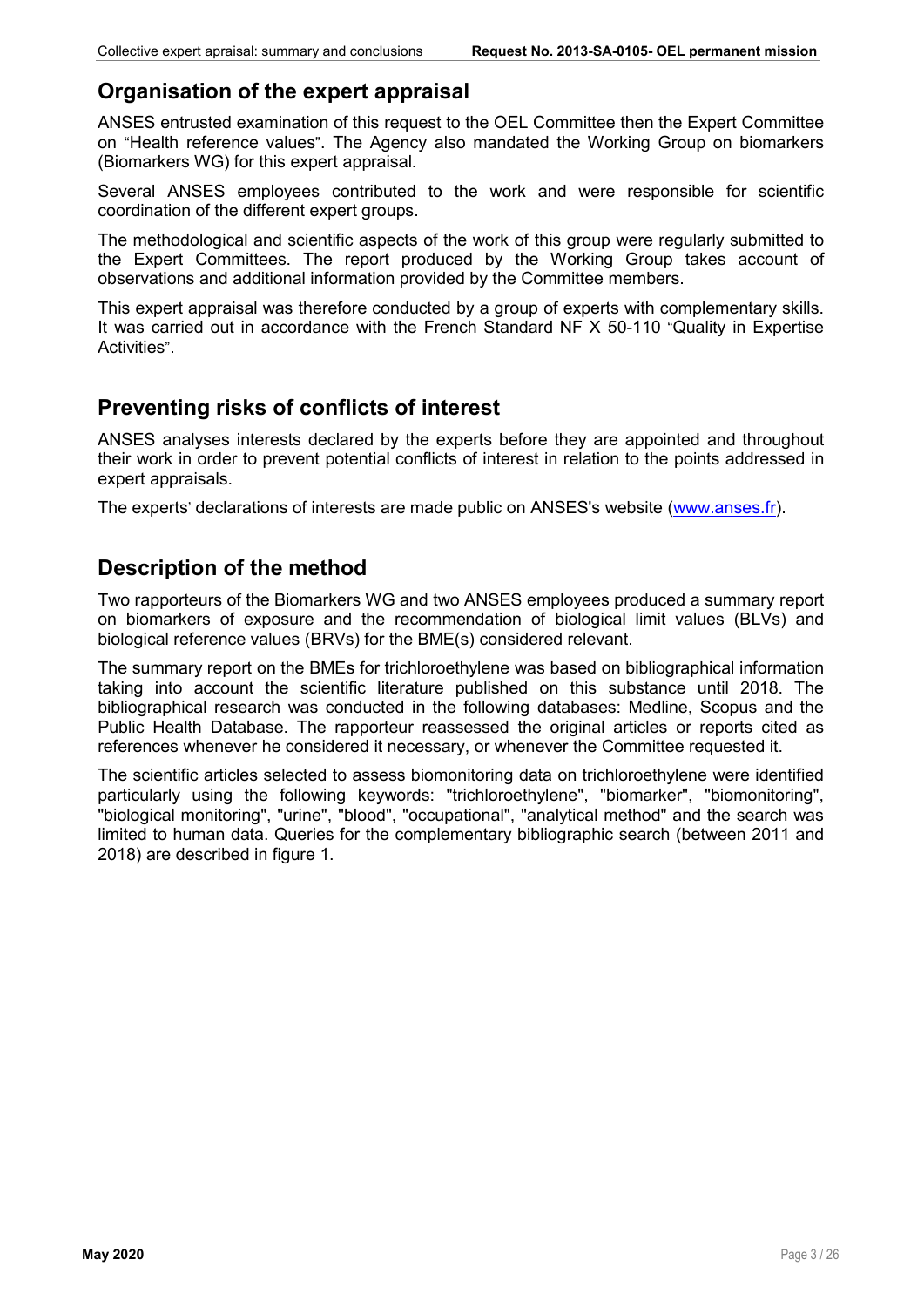

Figure 1 : queries for the bibliographic search

The report, the summary and conclusions of the collective expert appraisal work were adopted by the Expert Committee on "Health reference values" on 9 May 2019.

The collective expert appraisal work and the summary report were submitted to public consultation from 19/12/2019 to 19/02/2020. No comments were received. The Health Reference Values Committee (term of office 2017-2020) adopted this version on 15/05/2020.

## Result of the collective expert appraisal

## Toxicokinetics data

TCE is rapidly absorbed, regardless of the route of exposure (oral, dermal or by inhalation) (ATSDR, 2014).

By inhalation, the absorption of TCE through the alveolar epithelium is relatively rapid and extensive (blood:air partition coefficient of eight to 12 in humans) (Lash *et al.,* 2000 and IARC, 2014). ATSDR (2014) reports that 37% to 64% of inhaled TCE is absorbed in the lungs at rest. The absorbed dose is proportional to the inhaled concentration, the duration of exposure and the alveolar ventilation rate (US EPA, 2011). Total pulmonary absorption seems to be more influenced by lean body mass than by the quantity of adipose tissue (Monster *et al.*, 1979).

The dermal absorption of TCE in vapour or liquid form was assessed in several studies in volunteers (Sato and Nakajima, 1978; Tsuruta, 1978; Kezic *et al.*, 2000; Kezic *et al.,* 2001). According to Kezic *et al.* (2000), the dermal route plays a very small role in the absorption of TCE vapour. In 2001, Kezic *et al.* reported dermal flux of 430 nmol·cm<sup>-2</sup>·min<sup>-1</sup> following exposure to a TCE solution on 3 cm<sup>2</sup> of skin for one minute.

Studies reporting cases of acute poisoning have demonstrated that oral absorption is extensive and rapid (ATSDR, 2014).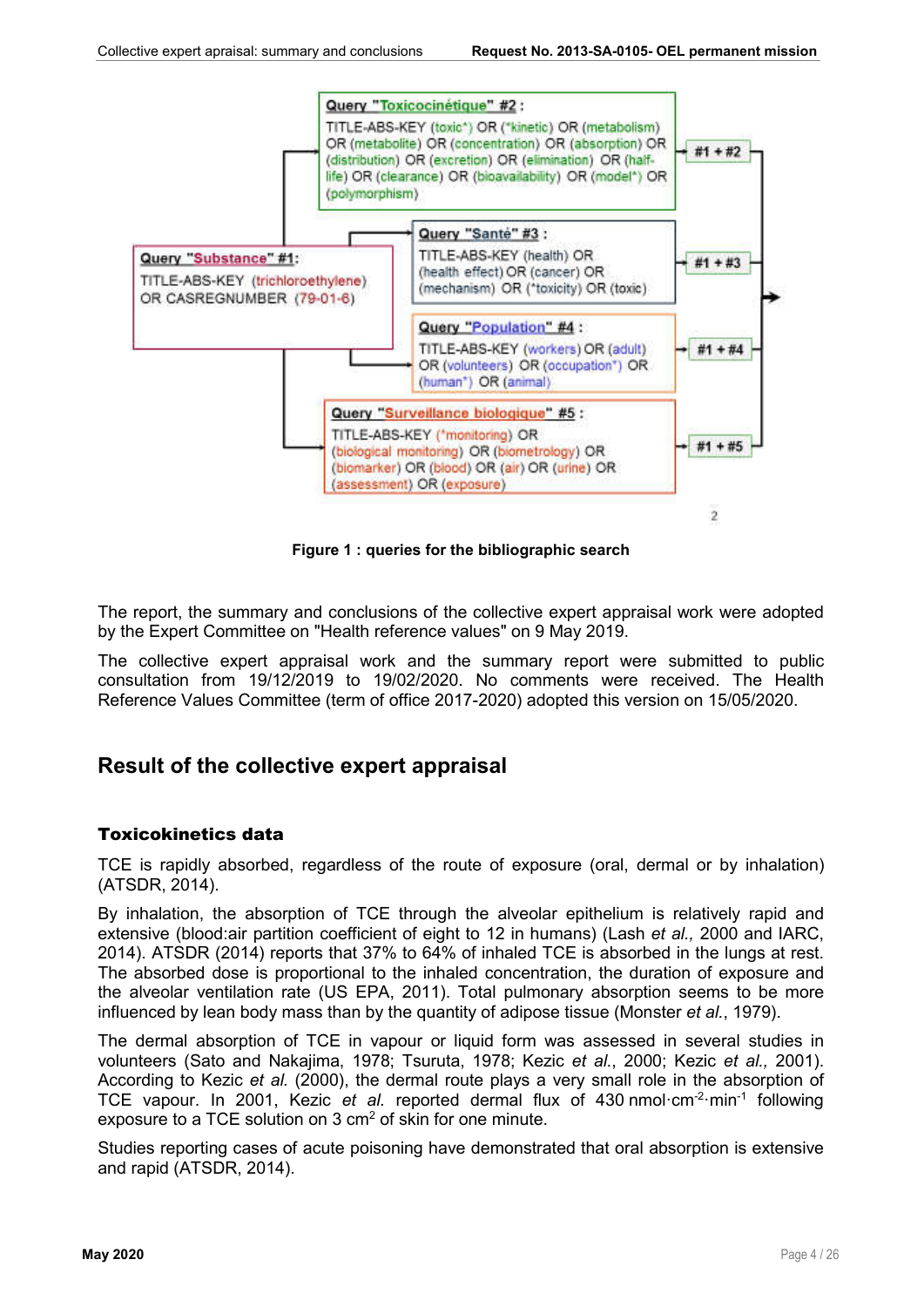TCE is widely distributed throughout the body by the bloodstream, in humans and animals, regardless of the route of absorption. Since it is lipophilic, it is mainly found in adipose tissue, but also in the liver, kidneys, nervous system and cardiovascular system. TCE is capable of crossing the placental barrier and blood-brain barrier and is found in breast milk (ATSDR, 2014).

In humans, 40% to 75% of inhaled TCE is metabolised. Most of the adverse effects induced by TCE are thought to be attributable to its metabolites (IARC, 2014). TCE is rapidly metabolised by two pathways, mainly in the liver (figure 2):

- via oxidative metabolism, TCE is rapidly converted by cytochrome P450 (in particular CYP450 2E1) into an unstable epoxide, trichloroethylene oxide (TCE-O), which is primarily converted into trichloroacetaldehyde or chloral (CHL). This is rapidly hydrolysed into chloral hydrate (CH). Chloral hydrate then serves as a substrate for alcohol dehydrogenase and aldehyde dehydrogenase, respectively leading to the formation of free trichloroethanol (TCOH) and trichloroethanol glucuronide (TCOG) on the one hand and trichloroacetic acid (TCA) on the other hand. These are the main metabolites and are excreted primarily in urine. To a lesser extent, the unstable epoxide can also lead to the formation of dichloroacetic acid (DCA), monochloroacetic acid, formic acid, carbon monoxide, oxalic acid and N-(hydroxyacetyl)-aminoethanol.
- by conjugation with glutathione to a lesser extent, TCE is also metabolised via glutathione-S-transferase into N-acetyl-S-(1,2-dichlorovinyl)glutathione or N-acetyl-S-(2,2 dichlorovinyl)glutathione (N-acetyl-1,2-DCVG or N-acetyl-2,2-DCVG); these metabolites are activated into S-(1,2-dichlorovinyl)-L-cysteine or S-(2,2-dichlorovinyl)-L-cysteine (1,2-DCVC or 2,2-DCVC). These metabolites can then be converted, via various pathways, either into N-acetyl-S-(1,2-dichlorovinyl)-L-cysteine or N-acetyl-S-(2,2-dichlorovinyl)-L-cysteine (Nacetyl-1,2-DCVC or N-acetyl-2,2-DCVC) by an N-acetyltransferase, or into thioacyl chloride or chlorothioketene via a β-lyase. Chlorothioketene can then be hydrolysed into monochloroacetic acid.

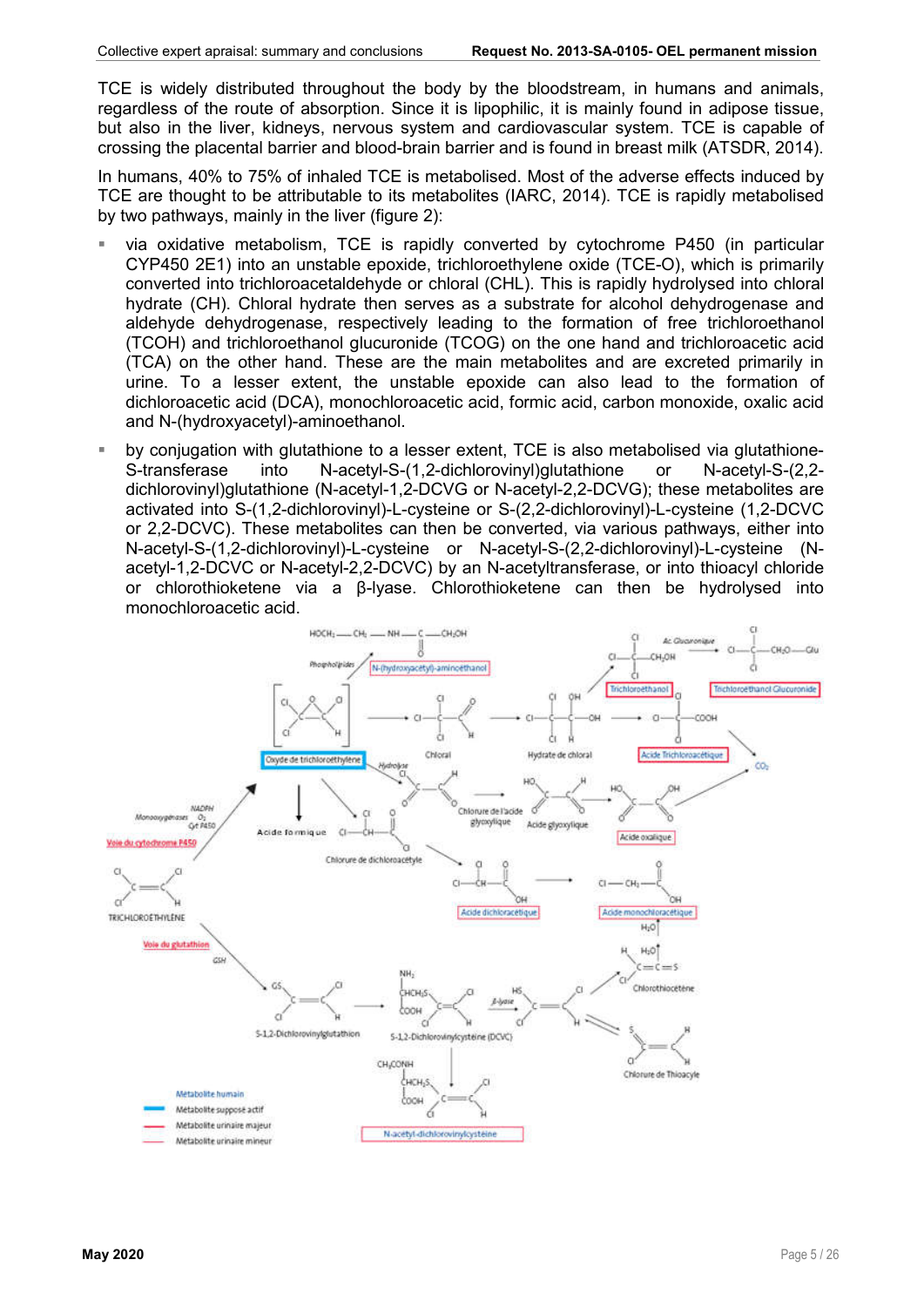#### Figure 2 : Metabolism of TCE (adapted from INRS, 2011)

In humans, no saturation has been found at experimental exposure conditions of up to 300 ppm (ATSDR, 2014). According to ATSDR (2014), authors have calculated, by mathematical modelling, that the metabolism of TCE could be saturated with exposure (inhalation) to levels above 2000 ppm.

Genetic polymorphisms in several enzymes involved in the metabolism of TCE (CYP450 and GST in particular) contribute to inter-individual variability (in the production of metabolites that are useful as biomarkers of exposure (BMEs) as well as in individual susceptibility to the effects of TCE). Moreover, exposure to other substances that act by inhibiting or inducing CYP450 enzymes can also influence the metabolism of TCE.

Ethanol can modulate (by inhibiting or increasing) TCE metabolism by the CYP450 (CYP2E1) dependent oxidative pathway according to several factors: the time between exposure to ethanol and to TCE, the exposure doses, and the usual nature of alcohol consumption (regular use induces CYP2E1 whereas concomitant use can cause the competitive inhibition of biotransformation by alcohol dehydrogenase). Other compounds are known to influence the metabolism of TCE: compounds with a short carbon chain and an alcohol function (isopropanol), and compounds inhibiting the enzymes involved in alcohol metabolism.

The elimination pathways of TCE are qualitatively identical in animals and humans and are not influenced by the route of exposure. Unchanged TCE (10-28% of the dose) and the volatile metabolites  $(CO<sub>2</sub>, CO, TCOH)$  are eliminated in exhaled air (EC, 2004). Unchanged TCE is eliminated in exhaled air for 18 hours after a single exposure. Very few data were found in the scientific literature regarding the elimination kinetics of unchanged TCE in urine. The main metabolites, TCOH and TCA, are eliminated in urine (48-85%) and faeces. The elimination of TCOH in urine is complete five days after the end of exposure, while that of TCA is complete after 13 days (INRS, 2011; INERIS, 2005).

The main toxicokinetic parameters for TCE are summarised in Table 1.

|                 | <b>Inhalation</b><br>exposure<br>considered                 | <b>Estimated</b><br>percentage<br>of<br>absorbed dose | Time of<br>peak<br>concentration<br>(relative to<br>the<br>beginning<br>оf<br>exposure) | <b>Half life</b>                                                        |  |
|-----------------|-------------------------------------------------------------|-------------------------------------------------------|-----------------------------------------------------------------------------------------|-------------------------------------------------------------------------|--|
|                 |                                                             | <b>Parent substance</b>                               |                                                                                         |                                                                         |  |
|                 | 100 ppm for 6 h (Muller et al.,<br>1974)                    |                                                       | From 2 h                                                                                |                                                                         |  |
|                 | Mathematic modelling (Sato et                               |                                                       |                                                                                         | Triphasic elimination                                                   |  |
| TCE in<br>blood | al., 1977)                                                  |                                                       |                                                                                         | 2.4 min; 24.5 min and 3.5<br>h                                          |  |
| (TCEb)          | 5<br>70<br>4h/day,<br>day<br>ppm,<br>(Monster et al., 1979) |                                                       |                                                                                         | 14h                                                                     |  |
|                 | 54 or 97 ppm for                                            |                                                       |                                                                                         | 20<br>min<br>(highly                                                    |  |
|                 | 8 h (Fernandez et al., 1975)                                |                                                       |                                                                                         | vascularised tissue) then<br>3h (muscles) then 30 h<br>(adipose tissue) |  |
|                 | <b>Metabolites</b>                                          |                                                       |                                                                                         |                                                                         |  |
| TCA in<br>blood | 100 ppm for 6 h (Muller et al.,<br>1974)                    |                                                       | 24h                                                                                     |                                                                         |  |

## Table 1: Summary of toxicokinetic parameters for TCE and its metabolites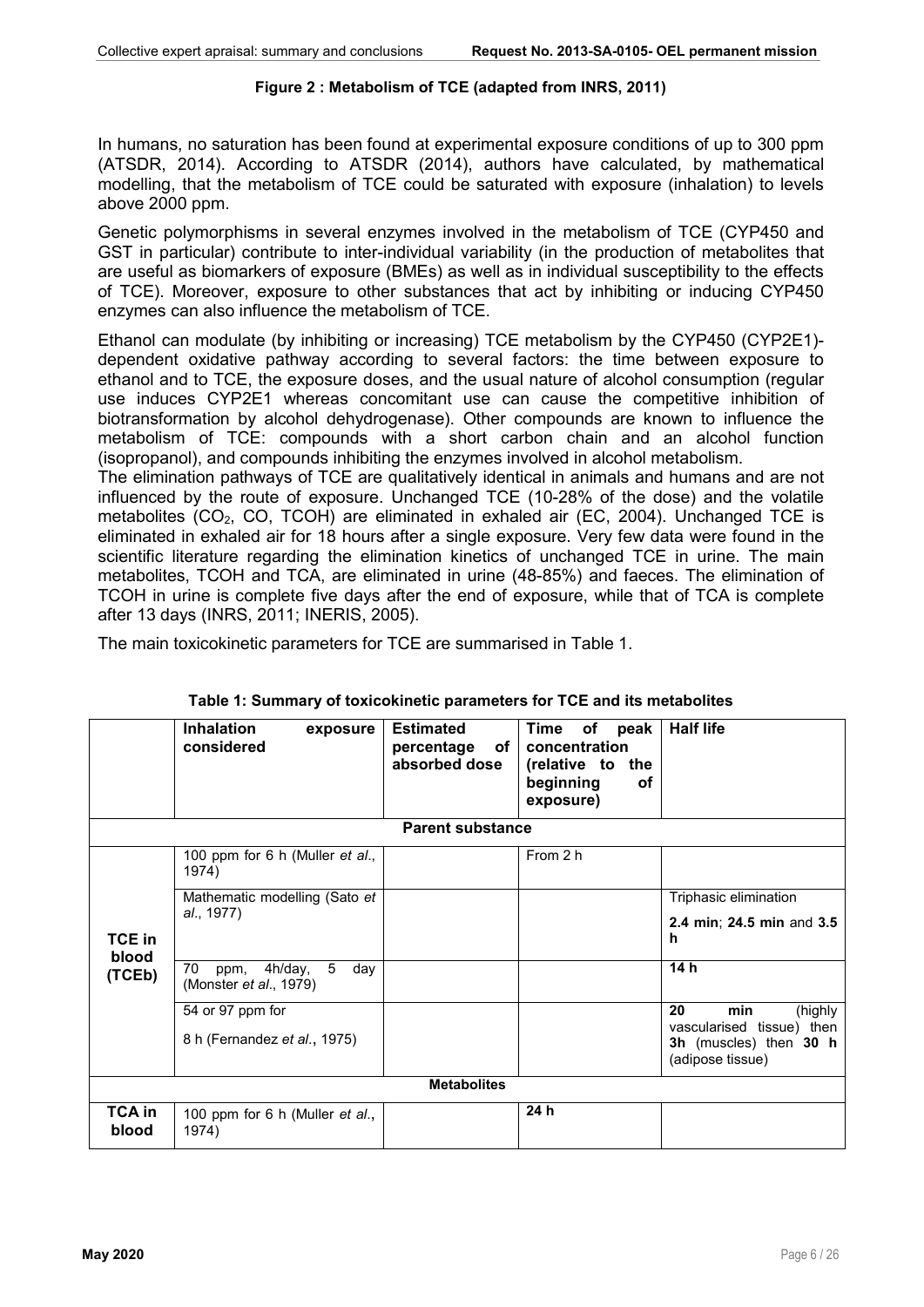| (TCAb)                 | $\overline{70}$ or 140 ppm for                                                                     |             |                                         | $70 - 100 h$                          |
|------------------------|----------------------------------------------------------------------------------------------------|-------------|-----------------------------------------|---------------------------------------|
|                        | 2.5 or 4h (Monster et al.,<br>1976)                                                                |             |                                         |                                       |
|                        | and 70 ppm for 4 h/day for 5<br>days (Monster et al., 1979)                                        |             |                                         |                                       |
| <b>TCA in</b><br>urine | 1042 mg·m <sup>-3</sup> , i.e. 187 ppm for<br>5 h                                                  | 32%         |                                         |                                       |
| (TCAu)                 | Bartonicek et al. (1962)                                                                           |             |                                         |                                       |
|                        | 1973<br>Ikeda<br>and<br>Imamura,<br>the<br>results<br>based<br>on<br>of<br>Bartonicek et al., 1962 |             |                                         | Monophasic:<br>55h                    |
|                        | 170 ppm for 3 or 7h                                                                                |             | 42 to 69 h after the                    |                                       |
|                        | (Ogata et al., 1971)                                                                               |             | end of exposure                         |                                       |
|                        | 50 ppm, 6h/day for 5 days                                                                          |             |                                         | 100h                                  |
|                        | Muller et al., 1972                                                                                |             |                                         |                                       |
|                        | 70 or 140 ppm for                                                                                  | 18% to 24 % | 22 to 46 h                              |                                       |
|                        | 2.5 or 4h (Monster et al.,<br>1976)                                                                |             |                                         |                                       |
|                        | 27, 81 and 201 ppm for                                                                             |             | 2 days after the end                    |                                       |
|                        | 4h<br>(Nomiyama<br>and<br>Nomiyama, 1977)                                                          |             | of exposure                             |                                       |
|                        | 250 to 380 ppm for                                                                                 |             |                                         | 38 $h$ (men)<br>and $36$ h<br>(women) |
|                        | 2h40 min                                                                                           |             |                                         |                                       |
|                        | (Ikeda and Imamura, 1973<br>based on the results of<br>Nomiyama and Nomiyama,<br>1971)             |             |                                         |                                       |
|                        | Workers intermittently exposed<br>to 50 ppm TCE (Ikeda and<br>Imamura, 1973)                       |             |                                         | Monophasic:<br>51 h                   |
|                        | 50 ppm or 100 ppm for 6h/day<br>for 5 days (Ertle et al., 1972)                                    |             |                                         | 12 <sub>h</sub>                       |
| <b>TCOH in</b>         | 100 ppm for 6 h (Muller et al.,<br>1974)                                                           |             | 6h                                      | 12 to 13 h                            |
| blood                  | 70 or 140 ppm for                                                                                  |             |                                         | 10 to 12 h                            |
| (TCOHb)                | 2.5 or 4h (Monster et al.,<br>1976)                                                                |             |                                         |                                       |
|                        | 100 ppm for 4h                                                                                     |             | Free TCOH: at the<br>end<br>of exposure |                                       |
|                        | (Fisher et al., 1998)                                                                              |             | (4h)                                    |                                       |
|                        | 1042 mg·m <sup>-3</sup> , i.e. 187 ppm for<br>5 h                                                  | 45%         |                                         |                                       |
|                        | (Bartonicek et al., 1962)                                                                          |             |                                         |                                       |
| <b>TCOH in</b>         | 1973<br>Ikeda<br>and<br>Imamura,                                                                   |             |                                         | Monophasic:                           |
| urine<br>(TCOHu)       | based<br>on<br>the<br>results<br>of<br>Bartonicek et al., 1962                                     |             |                                         | 30 h                                  |
|                        | 50 ppm, 6h/day for 5 days                                                                          |             |                                         |                                       |
|                        | Muller et al., 1972                                                                                |             |                                         | Monophasic: 12 h                      |
|                        | Inhalation                                                                                         | 40% to 43%  |                                         |                                       |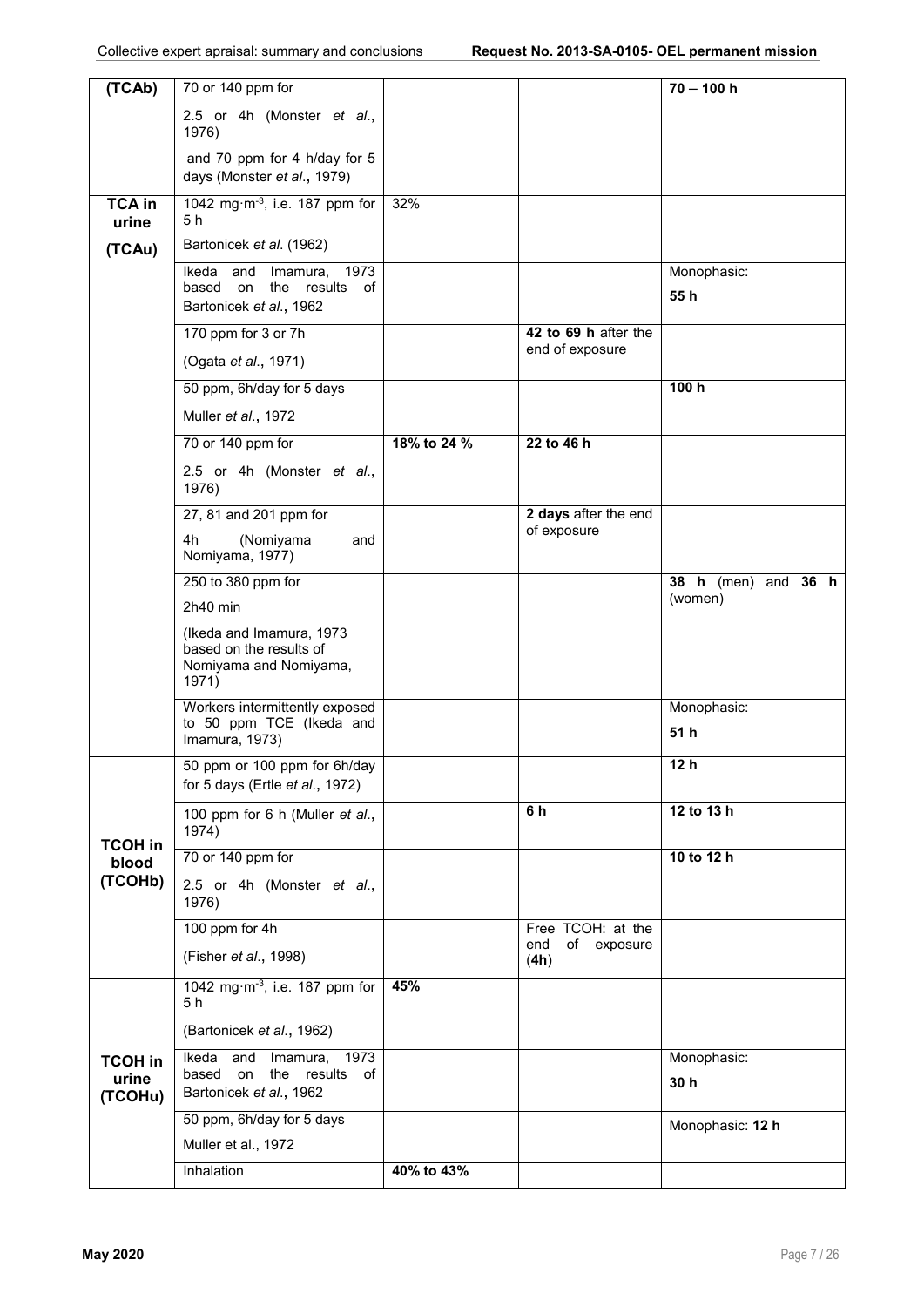|                                                 | 70 or 140 ppm for                                                                                                     |                                                                   |                                        |
|-------------------------------------------------|-----------------------------------------------------------------------------------------------------------------------|-------------------------------------------------------------------|----------------------------------------|
|                                                 | 2.5 or $4h - 70$ ppm, $4h/day$ for<br>5 days                                                                          |                                                                   |                                        |
|                                                 | (Monster et al., 1976 and<br>1979)                                                                                    |                                                                   |                                        |
|                                                 | 250 to 380 ppm for 2h40min<br>(Ikeda and Nomiyama, 1973<br>based on the results of<br>Nomiyama and Nomiyama,<br>1971) |                                                                   | Monophasic:<br>19 h (men) 26 h (women) |
|                                                 | Workers intermittently exposed<br>to 50 ppm TCE<br>(Ikeda and Imamura, 1973)                                          |                                                                   | Monophasic:<br>43 h                    |
|                                                 | 27, 81 and 201 ppm for<br>4h<br>(Nomiyama<br>and<br>Nomiyama, 1977)                                                   | 1 to 4 h after the<br>end of exposure                             |                                        |
| <b>TCOH+</b><br><b>TCA in</b><br>urine          | Ikeda<br>Imamura, 1973<br>and<br>based<br>the<br>results of<br>on<br>Nomiyama<br>and<br>Nomiyama<br>(1971)            |                                                                   | 31 $h$ (men)<br>36 h (women)           |
| <b>(TCOH+T</b><br>CAu)                          | Workers intermittently exposed<br>to 50 ppm TCE<br>(Ikeda and Imamura, 1973)                                          |                                                                   | 38 h (women)                           |
| N-acetyl-<br>DCVC in<br>urine<br>(NacDCV<br>Cu) | 40, 80 or 160 ppm for 6 h<br>(Bernauer et al., 1996)                                                                  | Second<br>concentration peak<br>36 h after the end of<br>exposure | <b>Biphasic elimination</b>            |

## Selection of biomarkers of exposure and effect

## *Biomarkers of exposure (BME)*

The analysis of the data in the literature led to nine BMEs being identified: TCE in blood (TCEb), TCE in urine (TCEu), TCE in exhaled air (TCEa), TCA in blood (TCAb), TCA in urine (TCAu), TCOH in blood (TCOHb), TCOH in urine (TCOHu), TCOH in exhaled air (TCOHa) and NAcDCVC in urine (NAcDCVCu). The sum of TCA and TCOH in urine was also considered.

The three BMEs that involve measuring TCE in exhaled air, blood or urine have their specificity as an advantage. It has been demonstrated that the analytical method for determining TCE concentrations in urine is a simple one that does not involve invasive sampling (Imbriani et al., 2001).

The measurement of TCE in exhaled air has disadvantages related to sampling difficulties. Moreover, a rapid decrease in levels in the first few minutes after the end of exposure requires strict compliance with the sampling time at the end of exposure, which is not necessarily easy to achieve in the occupational field.

Blood TCE seems to be a relevant BME for the biological monitoring of exposure to TCE. However, in addition to the invasive nature of sampling, no field studies or studies in volunteers focusing on the correlation between blood concentrations and atmospheric concentrations were identified in the literature. Nonetheless, there are validated PBPK models enabling blood concentrations to be predicted following exposure by inhalation.

TCA and TCOH are not specific to exposure to TCE. However, for these two metabolites, recommendations could be considered regarding their monitoring. Measurements from blood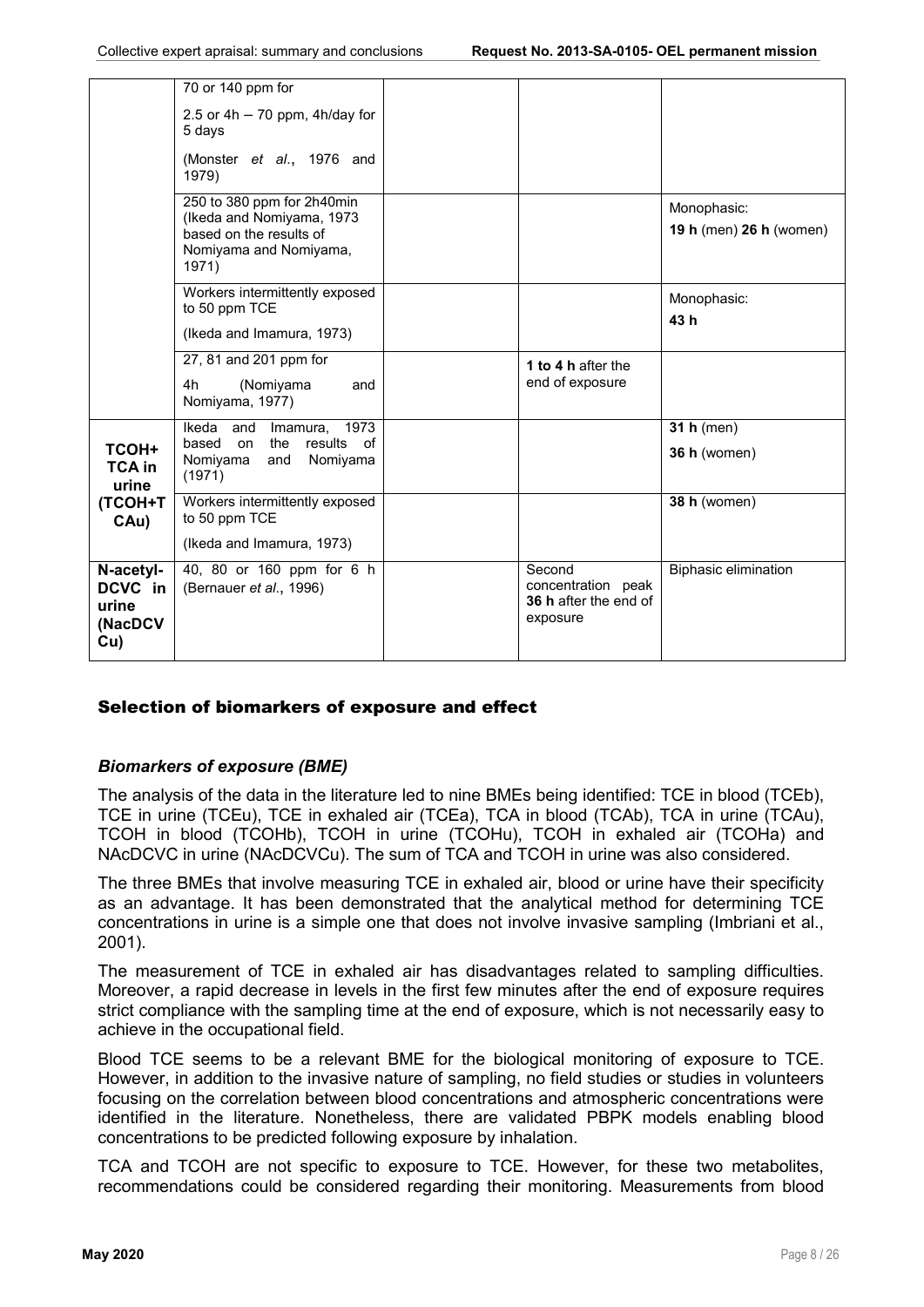samples will not be selected *a priori* for the biological monitoring of occupational exposure since, in addition to being invasive, they provide no more advantages than measurements in urine. However, TCOH and TCA in urine may be proposed as biomarkers of exposure. It should be noted that certain countries propose biological values for TCOH in blood, applicable to exposed workers, but not for TCOH in urine.

TCOH in exhaled air has also been proposed in the literature, but as with TCE measured in this same medium, there are also disadvantages related to sampling difficulties.

Measuring the sum of TCOH and TCA in urine, as has sometimes been reported in certain studies in volunteers, has no more advantages than measuring each of the two BMEs (there is not less variability). Moreover, although they are derived from the same metabolic pathway, these two metabolites have different kinetic behaviour (TCA binds to plasma proteins and has a much longer half-life than TCOH). Therefore, the sum of urinary TCOH and TCA was not selected as a relevant BME for the biological monitoring of occupational exposure to TCE.

Lastly, although N-acetyl DCVC has the advantage of following the same elimination pathway as the metabolite responsible for nephrotoxicity, and although urine concentrations may therefore be closely correlated with this effect, the information currently available in the literature is highly limited.

Therefore, only urinary TCE, urinary TCA and urinary TCOH were selected as relevant BMEs for the biological monitoring of occupational exposure to TCE.

#### *Biomarkers of effect*

Regarding nephrotoxic effects, several studies have shown changes in non-specific markers of nephrotoxicity. In particular, an increase in urinary concentrations of certain biological markers of tubular impairment has been reported in the literature. Brüning *et al.*, 1999 demonstrated an increase in the excretion of α-1 microglobulin and GST-α in workers exposed to TCE compared to the controls (Brüning *et al.*, 1999). In a report from 2003, DFG4 indicated that α-1 microglobulin is the most relevant biomarker of effect for the biological monitoring of TCE due to its stability in urine, as opposed to β-2 microglobulin.

However, recommendations cannot be made for the monitoring of these biomarkers of effect since the identified studies do not enable a dose-response relationship to be characterised.

 <sup>4</sup> Deutsche Forschungsgemeinschaft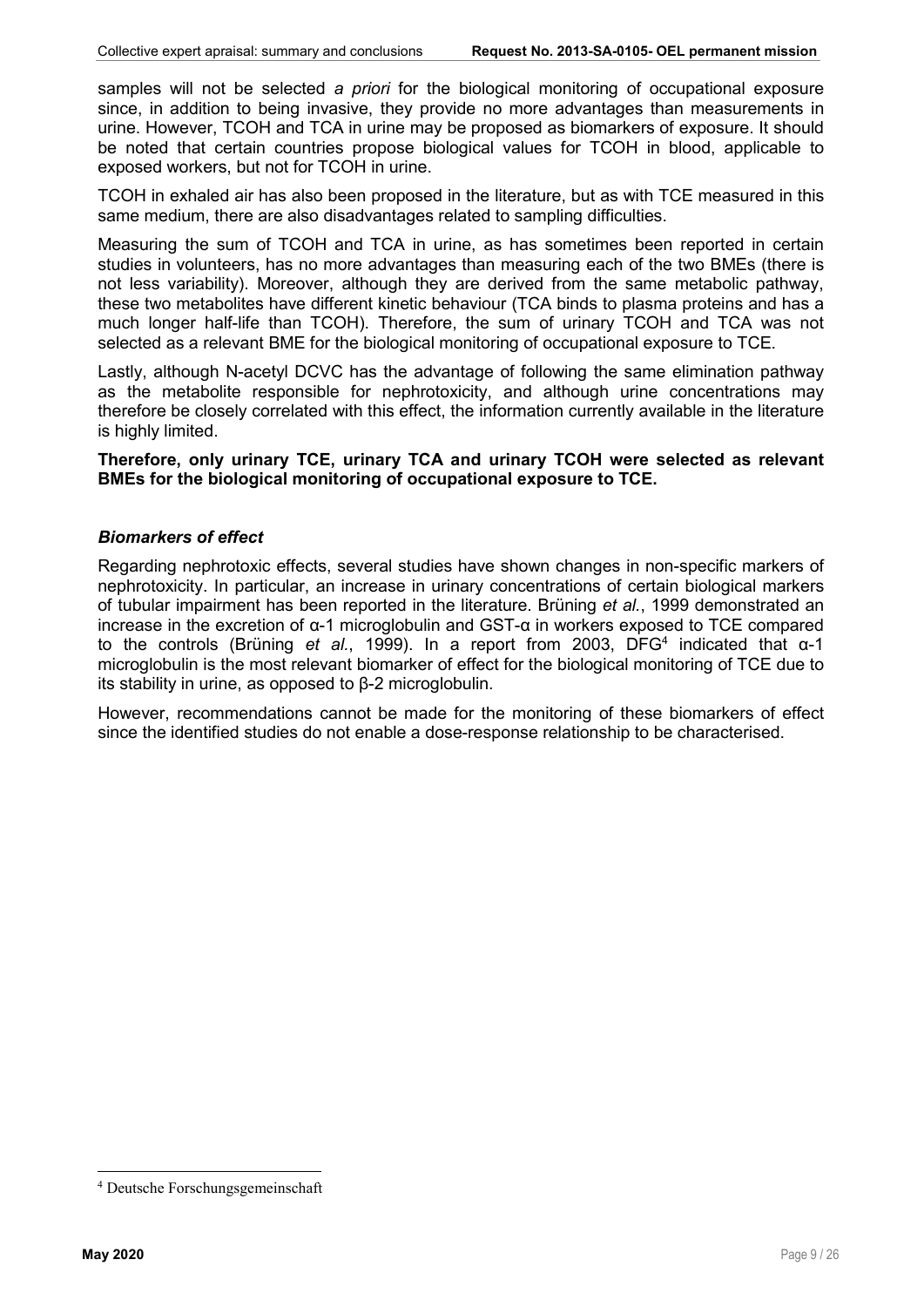| <b>Name</b>                                                                                                                 | <b>TCE in urine</b>                                                                                                                                                                                                                                                                                                                                                                                                                                                                                                                                                                                                                                                                                                                                                                                                                                                                                                                                                                                                                                                                                                                                                                                                                                                                                                                                                                                                                                                                                                                        |
|-----------------------------------------------------------------------------------------------------------------------------|--------------------------------------------------------------------------------------------------------------------------------------------------------------------------------------------------------------------------------------------------------------------------------------------------------------------------------------------------------------------------------------------------------------------------------------------------------------------------------------------------------------------------------------------------------------------------------------------------------------------------------------------------------------------------------------------------------------------------------------------------------------------------------------------------------------------------------------------------------------------------------------------------------------------------------------------------------------------------------------------------------------------------------------------------------------------------------------------------------------------------------------------------------------------------------------------------------------------------------------------------------------------------------------------------------------------------------------------------------------------------------------------------------------------------------------------------------------------------------------------------------------------------------------------|
| Other substances giving rise to<br>this biomarker                                                                           | None                                                                                                                                                                                                                                                                                                                                                                                                                                                                                                                                                                                                                                                                                                                                                                                                                                                                                                                                                                                                                                                                                                                                                                                                                                                                                                                                                                                                                                                                                                                                       |
| Concentrations<br>measured<br>in.<br>exposed workers or volunteers<br>(with<br>exposure<br>levels<br>and<br>sampling times) | • Field studies:<br>Rastkari et al. 2011<br>$N = 30$ male employees of dry-cleaning facilities, 3 groups of 10<br>subjects according to the capacity of the washing machines, non-<br>smokers, mean age: 41 years (27-57 years)<br>Analysis of TCEu LOQ = 20 ng $\cdot$ L $\cdot$ <sup>1</sup> :<br>- 8 kg machine: mean [TCE]atmo = $1.56$ mg·m <sup>-3</sup> (standard deviation<br>0.68:<br>*[TCEu] start of shift = 2.38 $\mu$ g·L <sup>-1</sup> (standard deviation 1.06); [TCEu] end<br>of shift = $4.46 \mu g \cdot L^{-1}$ (standard deviation 1.39)<br>- 12 kg machine: mean $\text{TCE}$ at $\text{C}$ = 1.75 mg·m <sup>-3</sup> (standard deviation<br>$0.74$ :<br>*[TCEu] start of shift = 5.53 µg·L <sup>-1</sup> (standard deviation 2.25); [TCEu] end<br>of shift = 11.31 $\mu$ g·L <sup>-1</sup> (standard deviation 3.62)<br>- 18kg machine: mean [TCE]atmo = $2.40$ mg·m <sup>-3</sup> (standard deviation<br>$0.63$ :<br>*[TCEu] start of shift = $8.18 \mu g \cdot L^{-1}$ (standard deviation 2.42); [TCEu] end<br>of shift = $4.46^5$ µg·L <sup>-1</sup> (standard deviation 1.39)<br>Imbriani et al. 2001<br>49 workers (8 men, 41 women; mean age 38 years)<br>[TCEatmo] exposure (mg·m-3):<br>Arithmetic mean (min - max): 83.31 (2.7 - 387.0)<br>Geometric mean (standard deviation): 44.05 (3.37)<br>[TCEu] ( $\mu$ g·L <sup>-1</sup> ) (middle of shift):<br>Arithmetic mean (min – max): 11.03 (0.8 - 43.90)<br>Geometric mean (standard deviation): 7.99 (2.46)<br>Studies on volunteers: Not Specified (NS) |
| Conversion factor (with molecular<br>weight)                                                                                | MW: 131.4 g.mol-1<br>1 $\mu$ mol.L <sup>-1</sup> = 131 $\mu$ g.L <sup>-1</sup><br>1 mg.L $^{-1}$ = 7.63 µmol.L $^{-1}$                                                                                                                                                                                                                                                                                                                                                                                                                                                                                                                                                                                                                                                                                                                                                                                                                                                                                                                                                                                                                                                                                                                                                                                                                                                                                                                                                                                                                     |
| Concentrations<br>the<br>in<br>general<br>population                                                                        | <b>NS</b>                                                                                                                                                                                                                                                                                                                                                                                                                                                                                                                                                                                                                                                                                                                                                                                                                                                                                                                                                                                                                                                                                                                                                                                                                                                                                                                                                                                                                                                                                                                                  |
| Recommended limit values for<br>exposed workers (INRS, 2018)                                                                | None                                                                                                                                                                                                                                                                                                                                                                                                                                                                                                                                                                                                                                                                                                                                                                                                                                                                                                                                                                                                                                                                                                                                                                                                                                                                                                                                                                                                                                                                                                                                       |

## Information on biomarkers of exposure identified as relevant for the biomonitoring of exposed workers

 <sup>5</sup> Surprisingly, urinary concentrations of TCE at end of shift were lower than those measured at start of shift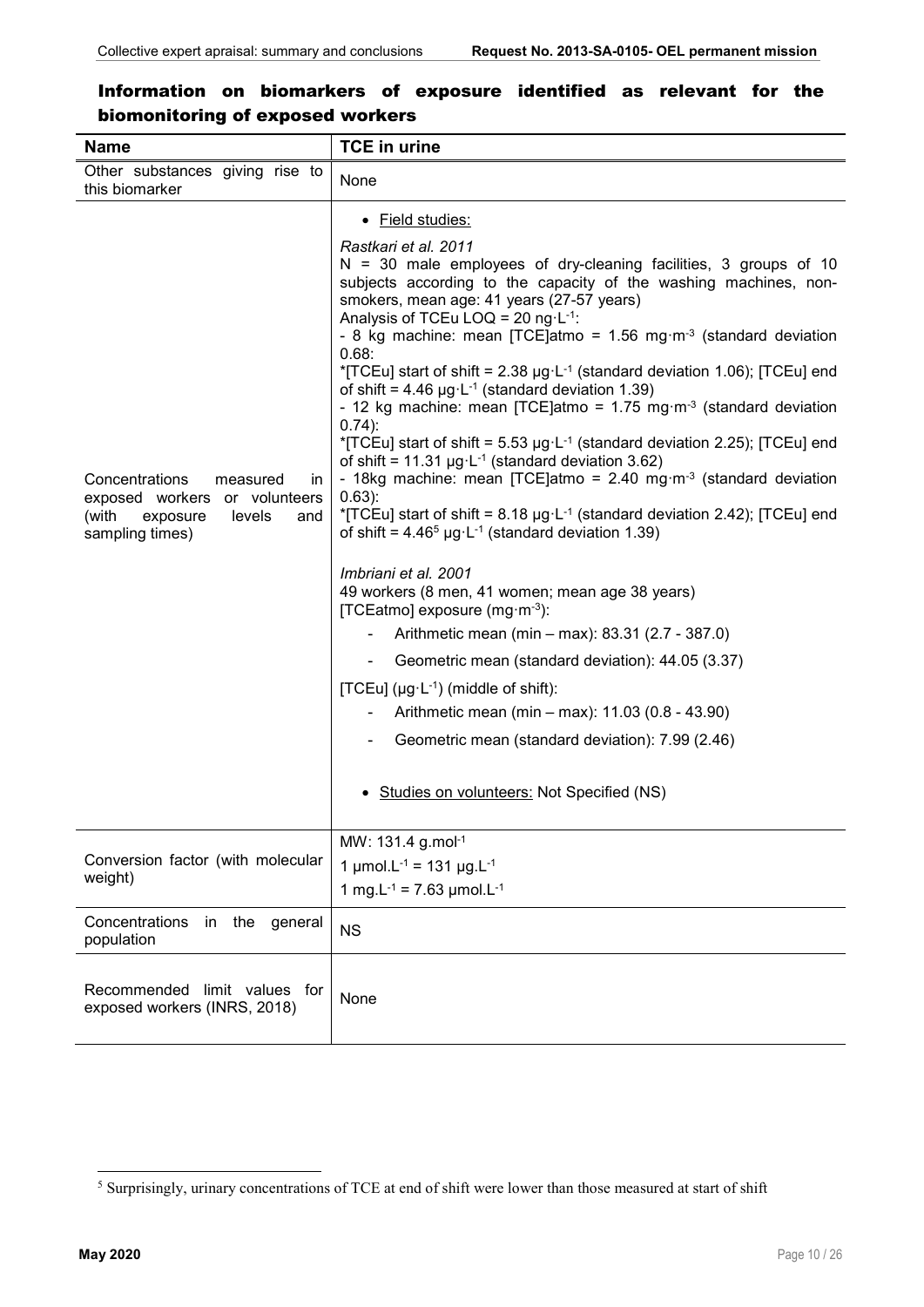| Name                                                                                                                        | <b>TCA in urine</b>                                                                                                                                                                                                                                                                                                                                                                                                                                                                                                                                                                                                                                                                                                                                                                                                                                                                                                                                                                                                                                                                                                                                                                                                                                                                                                                                                                                                                                                                                                                                                                                            |
|-----------------------------------------------------------------------------------------------------------------------------|----------------------------------------------------------------------------------------------------------------------------------------------------------------------------------------------------------------------------------------------------------------------------------------------------------------------------------------------------------------------------------------------------------------------------------------------------------------------------------------------------------------------------------------------------------------------------------------------------------------------------------------------------------------------------------------------------------------------------------------------------------------------------------------------------------------------------------------------------------------------------------------------------------------------------------------------------------------------------------------------------------------------------------------------------------------------------------------------------------------------------------------------------------------------------------------------------------------------------------------------------------------------------------------------------------------------------------------------------------------------------------------------------------------------------------------------------------------------------------------------------------------------------------------------------------------------------------------------------------------|
| Other substances giving rise to<br>these biomarkers                                                                         | Methylchloroform (1,1,1-trichloroethane) and tetrachloroethylene                                                                                                                                                                                                                                                                                                                                                                                                                                                                                                                                                                                                                                                                                                                                                                                                                                                                                                                                                                                                                                                                                                                                                                                                                                                                                                                                                                                                                                                                                                                                               |
| Concentrations<br>measured<br>in.<br>exposed workers or volunteers<br>(with<br>exposure<br>levels<br>and<br>sampling times) | · Field studies:<br>Ikeda et al. 1972<br>[TCEatmo] exposure (means) 8h/day, 6 days/week - [TCA u] (geometric<br>means (SD range)) (end of week and end of shift):<br>$(n = 9)$ 3 ppm $- 12.7$ mg.L <sup>-1</sup> (8.8 $- 18.2$ )<br>$(n = 5)$ 5 ppm $- 20.2$ mg.L <sup>-1</sup> (10 $- 40.8$ )<br>$(n = 6)$ 10 ppm $- 17.6$ mg.L <sup>-1</sup> (10.3 $- 30$ )<br>$(n = 4)$ 25 ppm - 77.2 mg.L <sup>-1</sup> (51.6– 115.6)<br>$(n = 4)$ 40 ppm – 90.6 mg.L <sup>-1</sup> (50.2 – 163.8)<br>$(n = 5)$ 45 ppm – 138.4 mg.L <sup>-1</sup> (83.2 – 216.5)<br>$(n = 5)$ 50 ppm – 146.6 mg.L <sup>-1</sup> (76.3 – 281.7)<br>$(n = 5)$ 60 ppm – 155.49 mg.L <sup>-1</sup> (104.3 – 231.4)<br>$(n = 4)$ 120 ppm – 230.1 mg.L <sup>-1</sup> (199 - 267.4)<br>$(n = 4)$ 175 ppm – 235.8 mg.L <sup>-1</sup> (187.2 – 296.9)<br>Skender et al. 1991<br>[TCEatmo] exposure ranging from 25 to 40 ppm (never exceeding 50<br>ppm)<br>[TCAu] (median for 10 employees of dry-cleaning facilities; start of<br>week, start of shift) 32.47 mmol·mol <sup>-1</sup> creat, i.e. 46.8 µg·g <sup>-1</sup> creat<br>[TCAu] (median for 10 employees of dry-cleaning facilities; Wednesday,<br>end of shift) 37.15 mmol·mol <sup>-1</sup> creat, i.e. 53.6 µg·g <sup>-1</sup> creat<br>Imbriani et al. 2001<br>Exposure to TCEatmo (mg $\cdot$ m $\cdot$ 3):<br>Arithmetic mean (min - max): 83.31 (2.7 - 387.0)<br>Geometric mean (standard deviation): 44.05 (3.37)<br>[TCAu] ( $\mu$ g·L <sup>-1</sup> ) (middle of day):<br>Arithmetic mean (min - max): 21.60 (0.4 - 57.3)<br>Geometric mean (standard deviation): 10.86 (4.48) |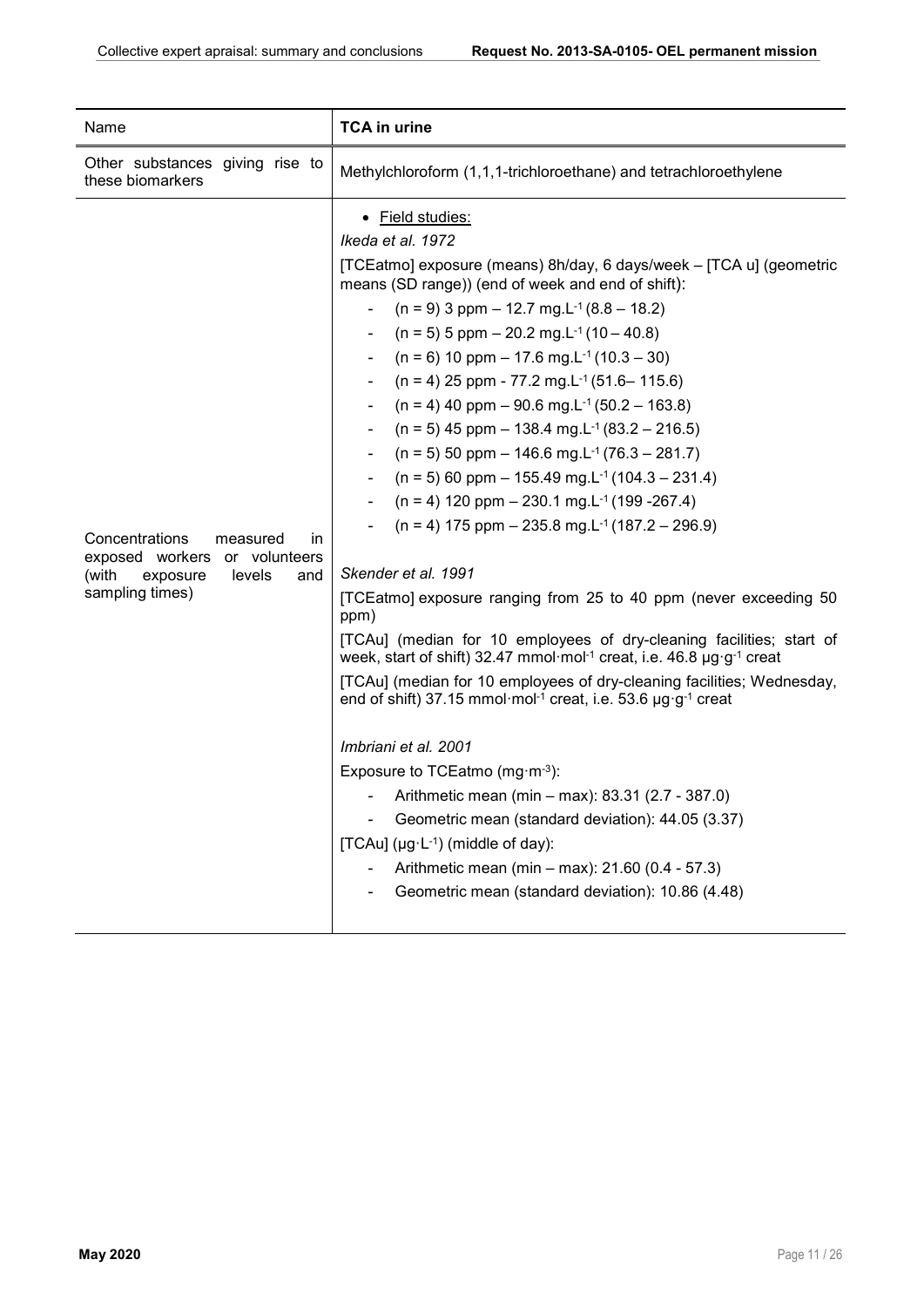| Concentrations<br>measured<br>in.<br>exposed workers<br>or volunteers<br>(with<br>exposure<br>levels<br>and<br>sampling times) | • Studies on volunteers:<br>Monster et al., 1979<br>[TCEatmo] exposure: 70 ppm (4 h/day; 5 days)<br>for<br>[TCAu]<br>(mean<br>increase in concentrations:<br>1st day: 10 mg $\cdot$ 24h $\cdot$ <sup>1</sup><br>5 <sup>th</sup> day: 82 mg 24h <sup>-1</sup><br>Kimmerle and Eben, 1973<br>[TCE]atmo exposure 50 ppm (4 h/day; 5 days)<br>[TCAu]<br>for<br>(mean<br>increase in concentrations:<br>1 <sup>st</sup> day: 4.75 mg 24h <sup>-1</sup><br>5th day: 70.4 mg 24h-1                                                                                                                                                                                                                                                                                                                                                                                                                                                                                                            | 5<br>volunteers;<br>of<br>end<br>exposure)<br>4<br>volunteers;<br>of<br>end<br>exposure)            |
|--------------------------------------------------------------------------------------------------------------------------------|----------------------------------------------------------------------------------------------------------------------------------------------------------------------------------------------------------------------------------------------------------------------------------------------------------------------------------------------------------------------------------------------------------------------------------------------------------------------------------------------------------------------------------------------------------------------------------------------------------------------------------------------------------------------------------------------------------------------------------------------------------------------------------------------------------------------------------------------------------------------------------------------------------------------------------------------------------------------------------------|-----------------------------------------------------------------------------------------------------|
| Conversion factor (with molecular<br>weight)                                                                                   | MW: 163 g.mol-1<br>1 µmol.L <sup>-1</sup> = 163 µg.L <sup>-1</sup><br>1 mg.L <sup>-1</sup> = 6 $\mu$ mol.L <sup>-1</sup>                                                                                                                                                                                                                                                                                                                                                                                                                                                                                                                                                                                                                                                                                                                                                                                                                                                               |                                                                                                     |
| Concentrations<br>in the<br>general<br>population                                                                              | Reference value in the non-occupationally exposed working-age<br>population = $0.07$ mg. $L^{-1}$ end of exposure or end of shift after several<br>shifts<br>(BAR <sup>6</sup> )<br>value)<br>(last<br>modified<br>$2010$ ).<br>in.<br>Hajimiragha et al. 1986<br>[TCAu]: $95th$ percentile 177.6 $\mu$ g·L <sup>-1</sup> in adult subjects (N=43) from the<br>German general population<br>Skender et al. 1993<br>[TCAu]: $95th$ percentile 123.6 $\mu$ g/24h in adult subjects (N=39) from the<br>general population (Zagreb, Croatia)<br>Calafat et al. 2003<br>[TCAu] <sup>7</sup> : 90 <sup>th</sup> percentile 23 µg/L in a general population of adults<br>(N=402) (detected in 76% of samples, LOD: 0.5 $\mu$ g·L <sup>-1</sup> )<br>Bevan et al. 2013<br>[TCAu]: 8.7 $\mu$ g·g <sup>-1</sup> creatinine (8.1 $\mu$ g.L <sup>-1</sup> ) (95 <sup>th</sup> percentile); adults from<br>the English general population (United Kingdom; n=436) (50% of<br>samples < LOD of 3 nM) |                                                                                                     |
| Recommended limit values for                                                                                                   | <b>SCOEL (2009)</b>                                                                                                                                                                                                                                                                                                                                                                                                                                                                                                                                                                                                                                                                                                                                                                                                                                                                                                                                                                    | 20 mg $\cdot$ L <sup>-1</sup> end of week and end of shift                                          |
| exposed workers                                                                                                                | USA - ACGIH (BEI)                                                                                                                                                                                                                                                                                                                                                                                                                                                                                                                                                                                                                                                                                                                                                                                                                                                                                                                                                                      | 15 mg·L <sup>-1</sup> end of shift and end of week (2008)<br>(corresponding to a TLV-TWA of 10 ppm) |

 <sup>6</sup> Biologische Arbeitsstoff-Referenzwerte

<sup>&</sup>lt;sup>7</sup>TCA: drinking water disinfection by product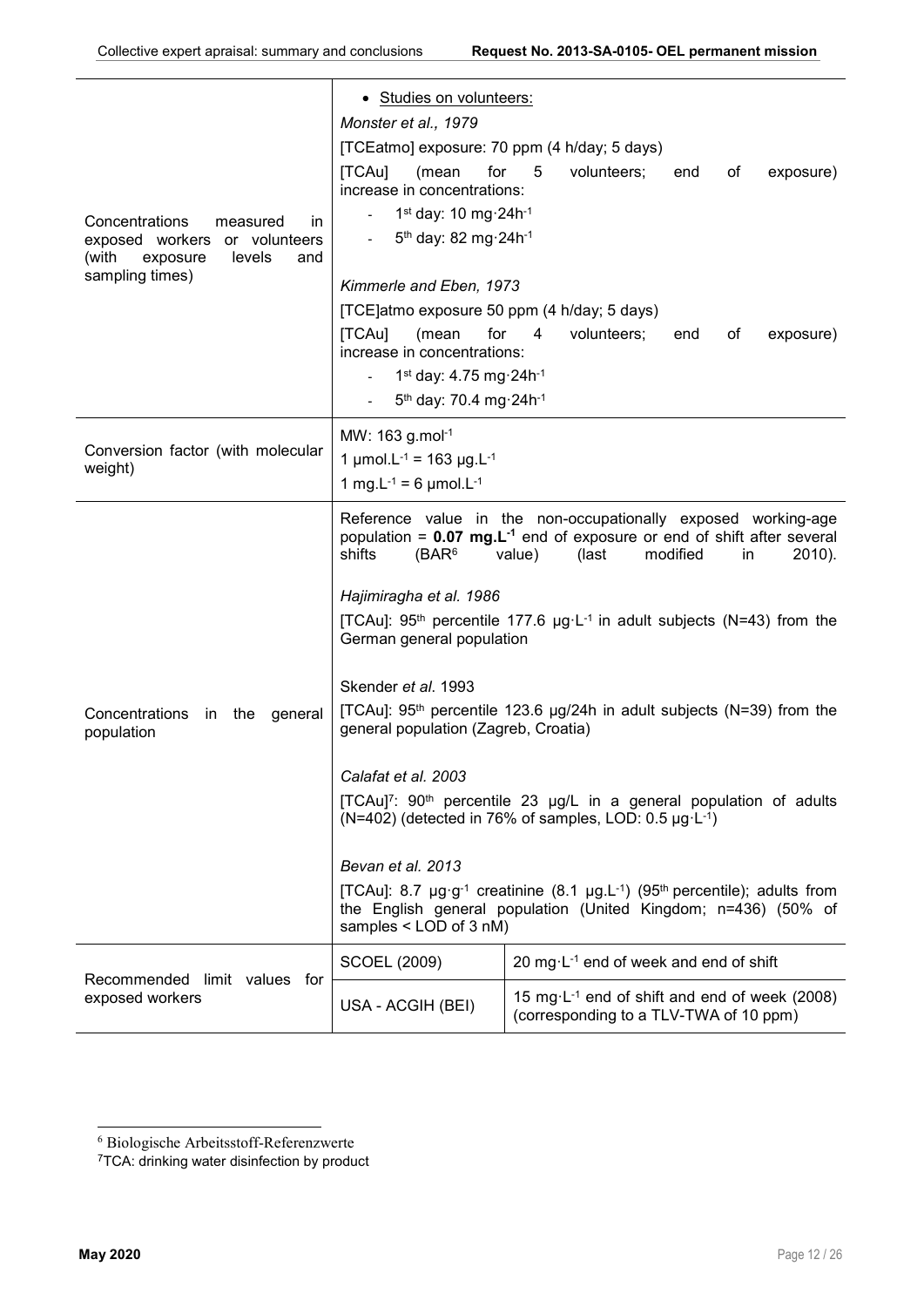|                               | For exposure to TCE:<br>atmospheric<br>concentration (mg·m-<br>3)          | EKA <sup>8</sup><br>$[TCAu]$ (mg.L-1)                                                                         |
|-------------------------------|----------------------------------------------------------------------------|---------------------------------------------------------------------------------------------------------------|
|                               | $3.3(0.6$ ppm $)$                                                          | 1.2                                                                                                           |
|                               | 33 (6 ppm)                                                                 | 12                                                                                                            |
| Germany - DFG (BAT)<br>(2011) | 55 (10 ppm)                                                                | 20                                                                                                            |
|                               | 60 (11 ppm)                                                                | 22                                                                                                            |
|                               | 82 (15 ppm)                                                                | 30                                                                                                            |
|                               | 109 (20 ppm)                                                               | 40                                                                                                            |
|                               | 137 (25 ppm)                                                               | 50)                                                                                                           |
| Quebec - IRSST (IBE)          | value of 50 ppm, i.e. 269 mg·m <sup>-3</sup> ) (2012)                      | End of shift and end of week: 100 mg $\cdot$ g <sup>-1</sup> cr<br>(corresponding to a weighted mean exposure |
| Finland - FIOH (BAL)          | End of shift and end of week: 120 $\mu$ mol.L <sup>-1</sup><br>ppm) (2012) | $(19.5 \text{ mg. L}^{-1})$ (corresponding to a TWA of 10                                                     |

 <sup>8</sup> Expositionäquivalente fûr Krebserzeugende Arbeitstoffe ; Equivalents to exposures for carcinogens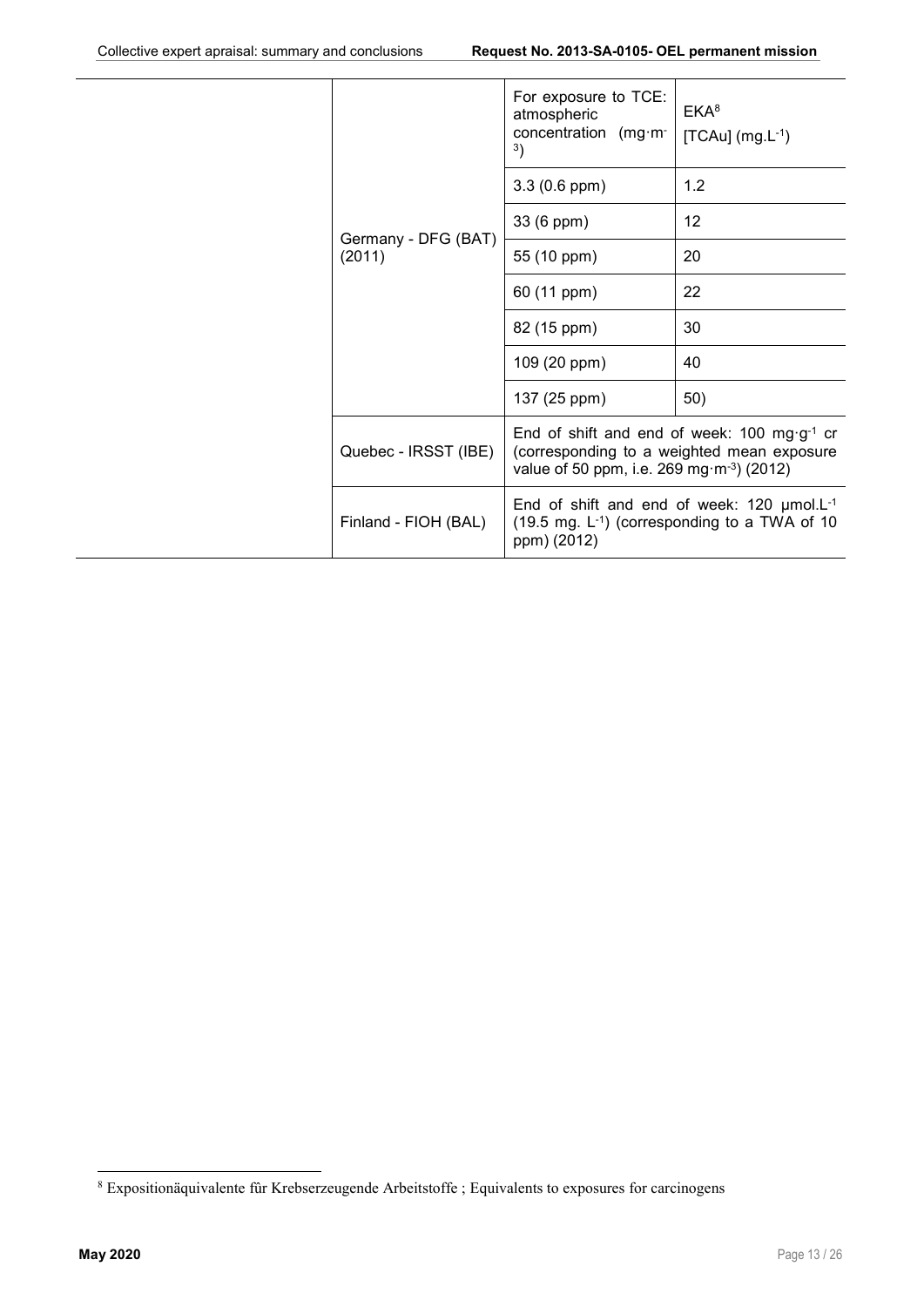| Name                                                                                                                       | <b>TCOH in urine</b>                                                                                                                                                                                                                                                                                                                                                                                                                                                                                                                                                                                                                                                                                                                                                                                                                                                                                                                                                                                                                                                                                                                                                                                                                                                                                                                                                                                                                                                                                                                                                                                                                                                                                                                                                                                                                                                                                                             |
|----------------------------------------------------------------------------------------------------------------------------|----------------------------------------------------------------------------------------------------------------------------------------------------------------------------------------------------------------------------------------------------------------------------------------------------------------------------------------------------------------------------------------------------------------------------------------------------------------------------------------------------------------------------------------------------------------------------------------------------------------------------------------------------------------------------------------------------------------------------------------------------------------------------------------------------------------------------------------------------------------------------------------------------------------------------------------------------------------------------------------------------------------------------------------------------------------------------------------------------------------------------------------------------------------------------------------------------------------------------------------------------------------------------------------------------------------------------------------------------------------------------------------------------------------------------------------------------------------------------------------------------------------------------------------------------------------------------------------------------------------------------------------------------------------------------------------------------------------------------------------------------------------------------------------------------------------------------------------------------------------------------------------------------------------------------------|
| Other substances giving rise to<br>these biomarkers                                                                        | Methyl<br>chloral<br>hydrate,<br>chloroform<br>$(1,1,1$ -trichloroethane),<br>tetrachloroethane and tetrachloroethylene                                                                                                                                                                                                                                                                                                                                                                                                                                                                                                                                                                                                                                                                                                                                                                                                                                                                                                                                                                                                                                                                                                                                                                                                                                                                                                                                                                                                                                                                                                                                                                                                                                                                                                                                                                                                          |
| Concentrations<br>measured<br>in<br>exposed workers or volunteers<br>(with<br>levels<br>exposure<br>and<br>sampling times) | • Field studies:<br>Ikeda et al., 1972<br>[TCEatmo] exposure (means) 8h/day, 6 days/week - [TCOH]u<br>(geometric means and $(SD \text{ range})^9$ (end of week and end of shift) in 10<br>workshops:<br>$(n = 9)$ 3 ppm $- 25.1$ mg.L <sup>-1</sup> (14.2 $- 44.6$ )<br>$(n = 5)$ 5 ppm $- 24.9$ mg.L <sup>-1</sup> (16.3 $- 37.9$ )<br>$(n = 6)$ 10 ppm $- 42.0$ mg. L <sup>-1</sup> (25.1 $- 70.3$ )<br>$(n = 4)$ 25 ppm $- 77.3$ mg.L <sup>-1</sup> (52.3 $- 114.1$ )<br>$(n = 4)$ 40 ppm – 220.3 mg.L <sup>-1</sup> (164.4 – 295.3)<br>$(n = 5)$ 45 ppm – 256.7 mg.L <sup>-1</sup> (202.1 – 330.8)<br>$(n = 5)$ 50 ppm – 267.3 mg.L <sup>-1</sup> (140 – 510.3)<br>$(n = 5)$ 60 ppm $-$ 307.9 mg. L <sup>-1</sup> (223 $-$ 425.6)<br>$(n = 4)$ 120 ppm – 681.8 mg.L <sup>-1</sup> (581.4 -799.5)<br>$(n = 4)$ 175 ppm – 973.1 mg.L <sup>-1</sup> (596.9 – 1586.4)<br>Skender et al. 1991<br>Exposure ranging from 25 to 40 ppm (never exceeding 50 ppm)<br>[TCOHu] (median for 10 employees of dry-cleaning facilities; start of<br>week and start of shift) 9.7 mmol·mol <sup>-1</sup> creat, i.e. 12.7 µg·g <sup>-1</sup> creat<br>[TCOHu] (median for 10 employees of dry-cleaning facilities;<br>Wednesday, end of shift) 54.89 mmol·mol <sup>-1</sup> creat, i.e. 72 µg·g <sup>-1</sup> creat<br>· Studies in volunteers:<br>Monster et al., 1979<br>[TCEatmo] exposure: 70 ppm (4 h/day; 5 days)<br>[TCOHu]<br>for<br>5<br>volunteers;<br>exposure)<br>(mean<br>end<br>оf<br>increase in concentrations:<br>1st day: 142 mg $\cdot$ 24h $\cdot$ <sup>1</sup><br>5 <sup>th</sup> day: 217 mg 24h <sup>-1</sup><br>Kimmerle and Eben, 1973<br>[TCEatmo] exposure: 50 ppm (4 h/day; 5 days)<br>for<br>[TCOHu]<br>(mean<br>4<br>volunteers;<br>exposure)<br>end<br>оf<br>increase in concentrations:<br>1 <sup>st</sup> day: 78.5 mg 24h <sup>-1</sup><br>5 <sup>th</sup> day: 103 mg 24h <sup>-1</sup><br>MW: 149 g.mol-1 |
| Conversion factor (with molecular<br>weight)                                                                               | 1 µmol.L <sup>-1</sup> = 149 µg.L <sup>-1</sup><br>1 mg.L <sup>-1</sup> = 6.7 $\mu$ mol.L <sup>-1</sup>                                                                                                                                                                                                                                                                                                                                                                                                                                                                                                                                                                                                                                                                                                                                                                                                                                                                                                                                                                                                                                                                                                                                                                                                                                                                                                                                                                                                                                                                                                                                                                                                                                                                                                                                                                                                                          |

<sup>&</sup>lt;sup>9</sup> These values are the geometric mean minus and plus one geometric standard deviation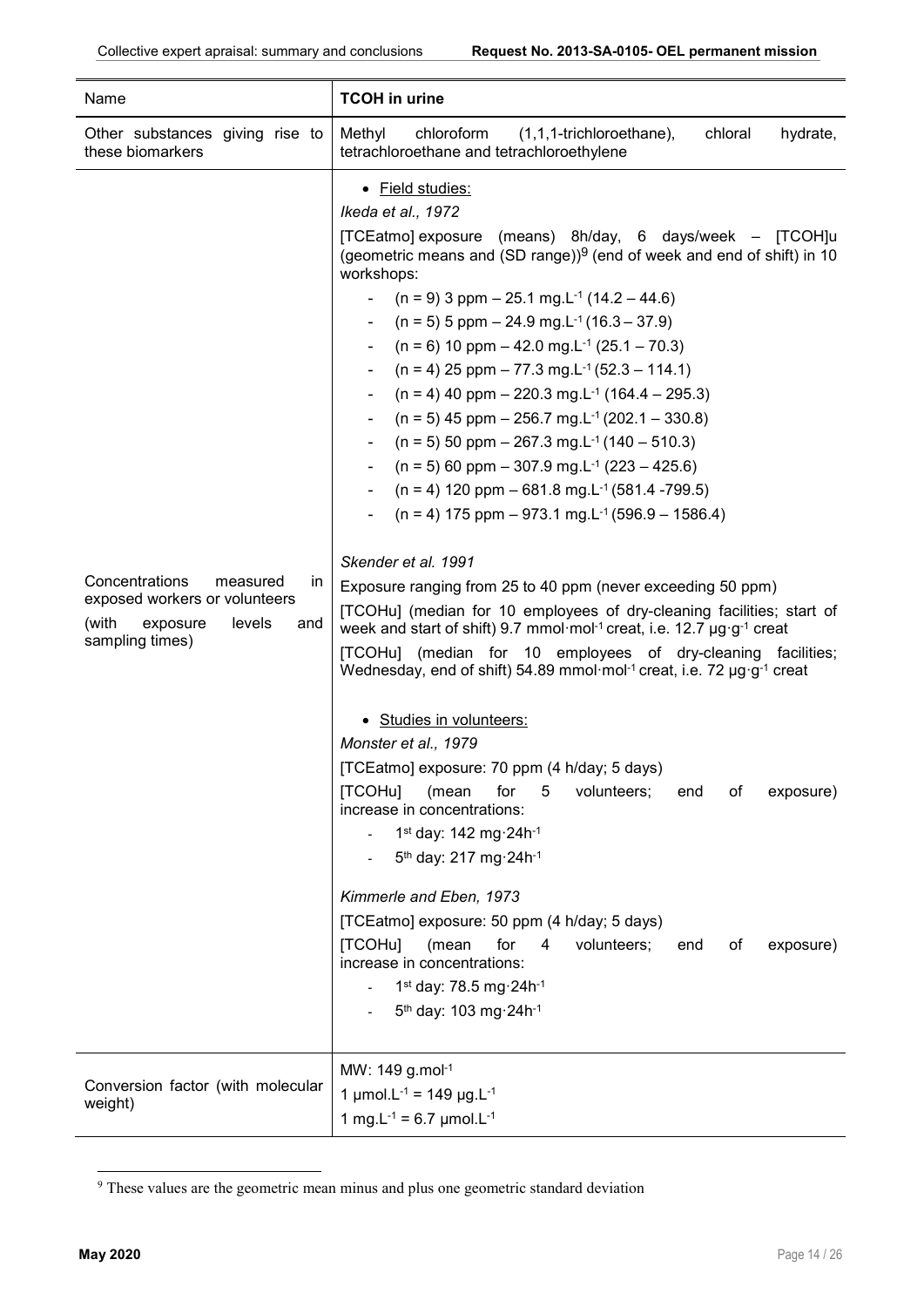| Concentrations in the general<br>population                  | <b>NS</b> |
|--------------------------------------------------------------|-----------|
| Recommended limit values for<br>exposed workers (INRS, 2018) | None      |

#### Study of the relationship between concentrations of biomarkers of exposure and health effects

According to the analysis of the available scientific literature, no dose response relationship between the biological concentrations of the three selected BMEs (TCE in urine, TCA in urine and TCOH in urine) and health effects (nephrotoxicity and neurotoxicity) was identified.

Study of the relationship between concentrations of biomarkers of exposure and atmospheric concentrations

Several studies have examined the relationship between concentrations of BMEs of TCE and atmospheric concentrations of TCE. The main data on BMEs considered relevant/valuable are shown in the tables below.

#### *Urinary TCE*

#### Table 2 : Urine trichloroethylene concentrations, calculated from correlations enabling to link biological concentrations to atmospheric concentrations

| <b>Exposure</b><br>(atmosphericTCE)                                                                                                                      | [TCEu]<br><b>Imeasured</b>                                                                                                                                     | <b>Equation linking exposure</b><br>to TCE concentrations in<br>urine                                | <b>Calculation of</b><br>[TCEu] for<br>exposure at the<br>8h-OEL (40<br>mg.m $-3$ ; 7 ppm) | <b>Reference</b>                |
|----------------------------------------------------------------------------------------------------------------------------------------------------------|----------------------------------------------------------------------------------------------------------------------------------------------------------------|------------------------------------------------------------------------------------------------------|--------------------------------------------------------------------------------------------|---------------------------------|
| Arithmetic<br>mean<br>$(AM): 83.3 mg·m-3$<br>Geometric<br>mean<br>(GM): 44.0 mg $\cdot$ m <sup>-3</sup><br>$(2.7 \text{ to } 387.0)$<br>Sampling for 4 h | AM: 11.0 mg·L <sup>-1</sup><br>GM: $8 \text{ mg·}L^{-1}$<br>$(0.8 \text{ to } 43.9)$<br><b>First</b><br>of <sub>l</sub><br>day<br><b>week</b><br>Middle of day | $(\mu g.L^{-1}) = 0.081$<br>$\mathsf{TCEu}$<br>[TCEatm] $(mg.m^{-3}) + 4.27$<br>$(n = 49; r = 0.84)$ | 7.51 $\mu$ g·L <sup>-1</sup>                                                               | Imbriani<br>et<br>al.<br>(2001) |

#### Field studies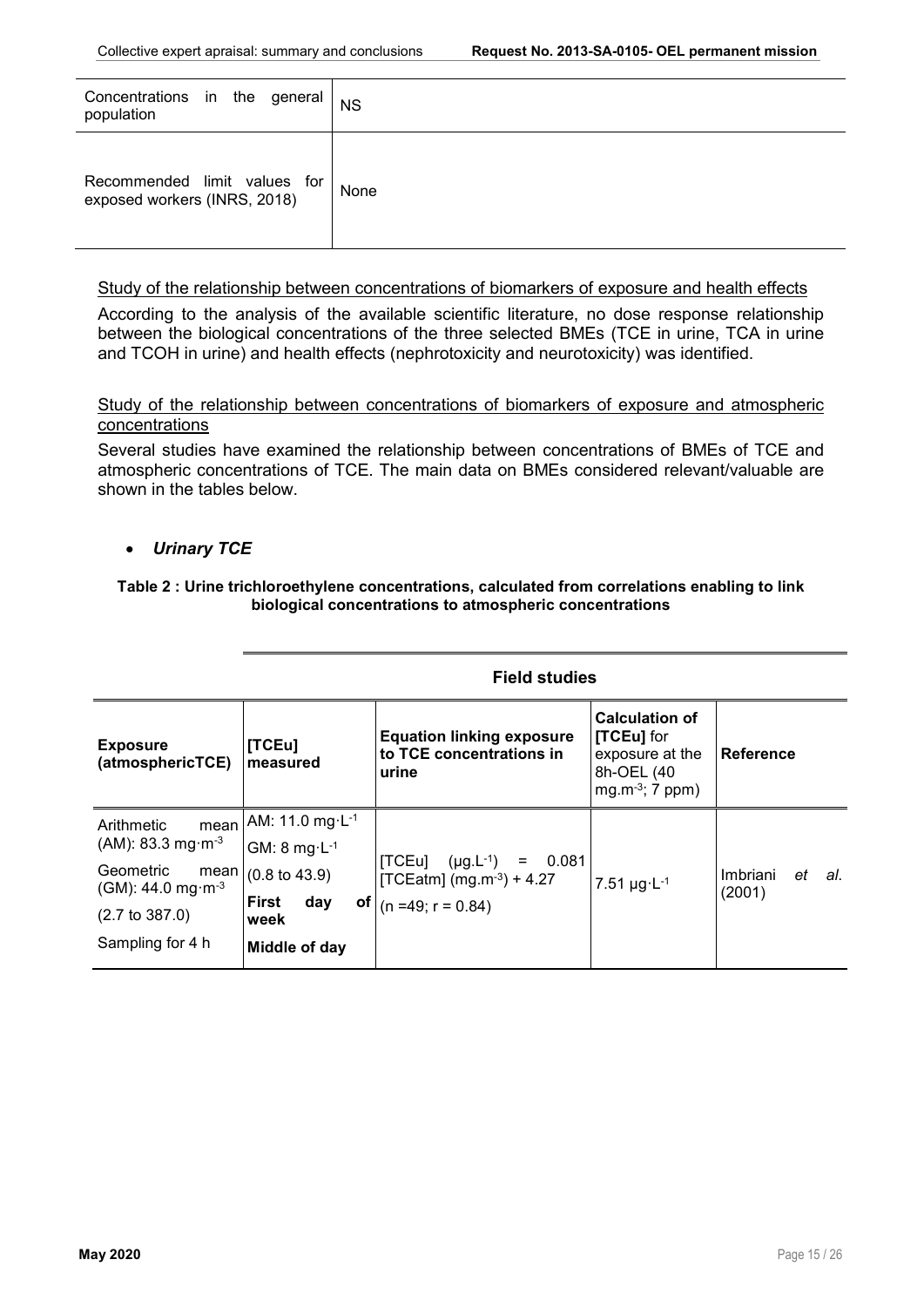### *Urinary TCA*

#### Table 3 : Urine trichloroacetic acid concentrations, calculated from correlations enabling to link biological concentrations to atmospheric concentrations

| <b>Field studies</b>                                                                                                                       |                                                                                                                                 |                                                                                                                                                                                                                                                                                                                    |                                                                                              |                           |
|--------------------------------------------------------------------------------------------------------------------------------------------|---------------------------------------------------------------------------------------------------------------------------------|--------------------------------------------------------------------------------------------------------------------------------------------------------------------------------------------------------------------------------------------------------------------------------------------------------------------|----------------------------------------------------------------------------------------------|---------------------------|
| <b>Exposure</b><br>(atmosphericTCE)                                                                                                        | [TCAu]<br>measured                                                                                                              | <b>Equation linking exposure</b><br>to TCA concentrations in<br>urine                                                                                                                                                                                                                                              | <b>Calculation of</b><br>[TCAu]<br>for exposure at<br>the 8h-OEL (40<br>$mg.m^{-3}$ ; 7 ppm) | <b>Reference</b>          |
| AM: 83.3 mg $\cdot$ m <sup>-3</sup><br>(14 ppm)<br>GM: 44.0 mg·m <sup>-3</sup> (7<br>ppm)<br>$(2.7 \text{ to } 387.0)$<br>Sampling for 4 h | AM: 21.6 mg·L <sup>-1</sup><br>GM: 10.9 mg·L <sup>-1</sup><br>$(0.4 \text{ to } 57.3)$<br>First day of<br>week<br>Middle of day | [TCAu] (mg·g <sup>-1</sup> cr) = $0.06$<br>[TCEatm] (mg·m-3) + 17.03<br>$(n = 49; r = 0.32)$<br>Issue of contamination without<br>exposure: value 8 times<br>greater than if calculated only<br>with 0.06 x 40 mg $\cdot$ m <sup>-3</sup><br>According to the authors, the<br>sampling time was not<br>appropriate | 19.4 $mg.g^{-1}.cr$                                                                          | Imbriani et<br>al. (2001) |
| 8 to 60 ppm                                                                                                                                | <b>NS</b>                                                                                                                       | [TCAu] ( $mg \cdot g^{-1}$ cr) = 2.7<br>[TCEatm] (ppm)<br>$(n = 25; r = NS)$<br>End of shift; End of week                                                                                                                                                                                                          | 18.9 mg $\cdot$ g <sup>-1</sup> cr<br>$(26.5 \text{ mg} \cdot \text{L}^{-1})^*$              | Ogata et al.<br>(1987)    |
| AM: 5 ppm $(n = 5)$<br>Sampling for 8 h                                                                                                    | AM: 20.2 mg·L <sup>-1</sup><br>End of week<br>End of shift                                                                      | [TCAu] (mg·L <sup>-1</sup> ) = 2.74<br>[TCEatm] (ppm) + 0.7 (linear<br>only below 50 ppm)<br>$(n = 51;$ regression based on<br>mean concentrations for each<br>exposure "class")<br>End of shift; End of week                                                                                                      | 19.88 mg $\cdot$ L <sup>-1</sup><br>$(14.2 \text{ mg} \cdot \text{g}^{-1} \text{ cr})^*$     | Ikeda et al.<br>(1972)    |
| AM: 10 ppm $(n = 6)$<br>Sampling for 8 h                                                                                                   | AM: 17.6 mg·L <sup>-1</sup><br>End of week<br>End of shift                                                                      |                                                                                                                                                                                                                                                                                                                    |                                                                                              |                           |

\*use of default creatinine value of  $1.4$  g.L<sup>-1</sup> (Anses, 2017)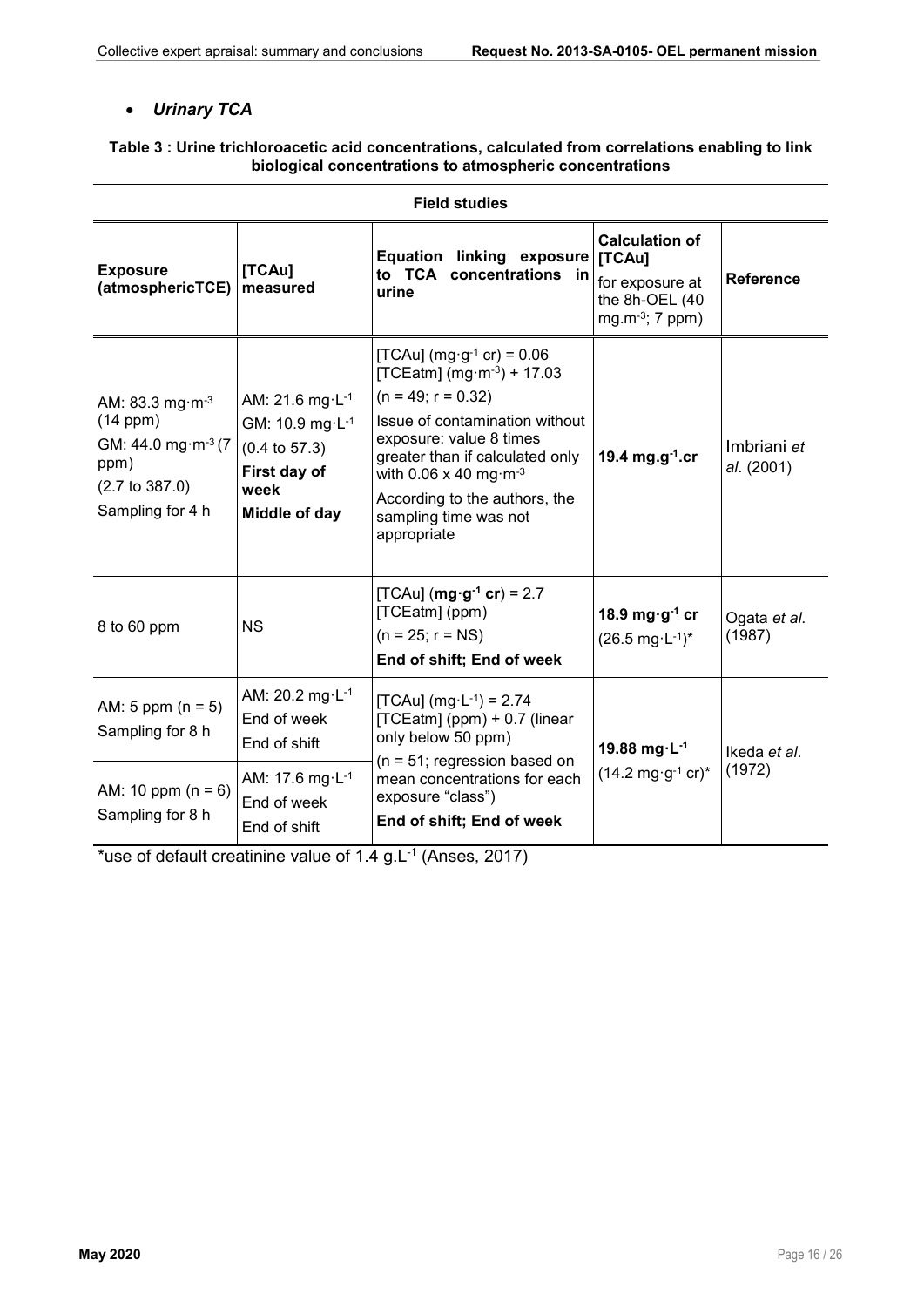### *Urinary TCOH*

#### Table 4 : Urine trichloroethanol concentrations, calculated from correlations enabling to link biological concentrations to atmospheric concentrations

| <b>Exposure</b><br>(atmosphericTCE)      | [TCOH]<br>measured                                         | <b>Equation linking exposure</b><br>to TCOH concentrations in<br>urine                                     | <b>Calculation of</b><br>[TCOH] for<br>exposure at the<br>8h-OEL (40<br>mg.m $-3$ ; 7 ppm)                               | <b>Reference</b>       |
|------------------------------------------|------------------------------------------------------------|------------------------------------------------------------------------------------------------------------|--------------------------------------------------------------------------------------------------------------------------|------------------------|
|                                          |                                                            | <b>Field studies</b>                                                                                       |                                                                                                                          |                        |
| 8 to 60 ppm                              | NS.                                                        | [TCOHu] (mg.g <sup>-1</sup> cr) = 4.0<br>[TCEatm] (ppm)<br>$(n = 25; r = NS)$<br>End of shift; End of week | $28 \text{ mg} \cdot \text{g}^{-1} \text{ cr}$<br>$(39 \text{ mg} \cdot \text{L}^{-1})$<br>(total: free +<br>conjugated) | Ogata et al.<br>(1987) |
| AM: 5 ppm $(n = 5)$<br>Sampling for 8 h  | AM: 24.9 mg·L <sup>-1</sup><br>End of week<br>End of shift | [TCOHu] (mg·L <sup>-1</sup> ) = 5.57<br>$[TCEatm]$ (ppm) + 4.4<br>$(n = 51;$ regression based on           | 43.39 mg $\cdot$ L <sup>-1</sup><br>$(31 \text{ mg} \cdot \text{g}^{-1} \text{ cr})$                                     | Ikeda et al.           |
| AM: 10 ppm $(n = 6)$<br>Sampling for 8 h | AM: 42.0 mg·L-1<br>End of week<br>End of shift             | mean concentrations for each<br>exposure "class")<br>End of shift; End of week                             | (total: free +<br>conjugated)                                                                                            | (1972)                 |

#### *Toxicokinetic Modelling*

Several physiologically based pharmacokinetic (PBPK) models have been published for TCE for various species. The most recent validated version in humans enabling exposure by inhalation to be connected to various BMEs was the one from Fisher *et al.* (1998). As published, the model does not enable urinary concentrations of unchanged TCE to be predicted. Fisher's model was therefore modified by a pharmacokinetic modelling expert from the Biomarkers WG to predict urinary concentrations depending on the state of bladder replenishment (addition of a bladder reservoir).

The model enabled urinary concentrations of TCE at the end of a work shift to be simulated after five consecutive days for exposure to 40 mg $\cdot$ m<sup>-3</sup>. These simulations involved simulating bladder emptying (i.e. complete voiding) every eight hours, four hours and two hours, as a function of physical workload (0, 50 W and 100 W) (Table 5).

Table 5: Urinary concentrations of TCE simulated at the end of a work shift for 5 consecutive work days for exposure to 40 mg $\cdot$ m<sup>-3</sup>

|              | $[TCEu](\mu g.L^{-1})$ |             |             |                       |                        |
|--------------|------------------------|-------------|-------------|-----------------------|------------------------|
| <b>Time</b>  | 8h emptying            | 4h emptying | 2h emptying | 4h at 50W<br>emptying | 4h at 100W<br>emptying |
| End of Day 1 | 10.01                  | 11.28       | 11.52       | 13.72                 | 19.68                  |
| End of Day 2 | 10.31                  | 11.57       | 11.81       | 13.85                 | 19.95                  |
| End of Day 3 | 10.48                  | 11.74       | 11.98       | 13.91                 | 20.07                  |
| End of Day 4 | 10.59                  | 11.83       | 12.07       | 13.95                 | 20.13                  |
| End of Day 5 | 10.65                  | 11.89       | 12.12       | 13.97                 | 20.16                  |

The urinary concentrations obtained ranged from 10.01  $\mu$ g·L<sup>-1</sup> (rest and emptying every eight hours) to 20.16 µg·L<sup>-1</sup> (workload of 100W and emptying every four hours).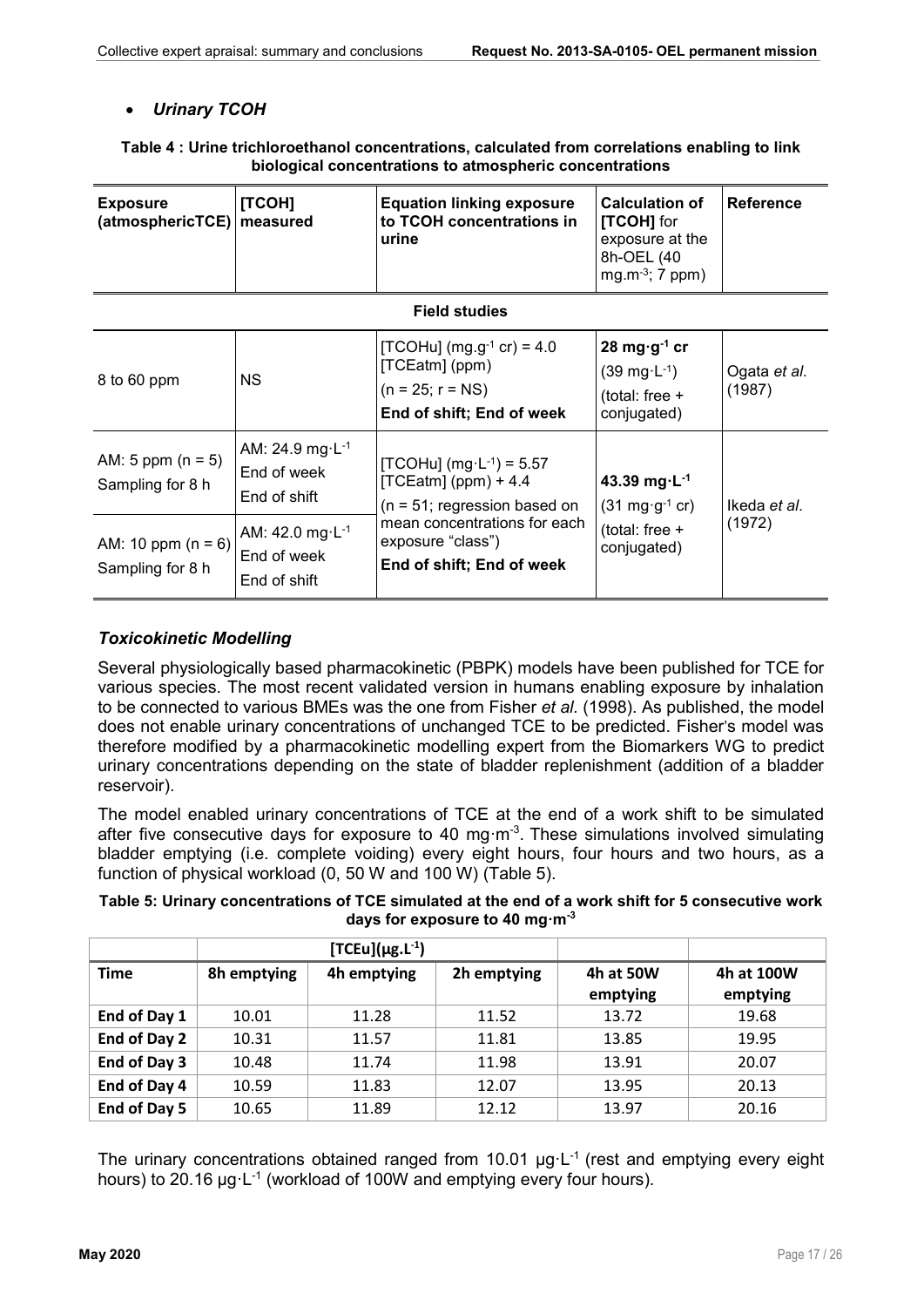### Establishment of BLVs and choice of biological reference values

In the OEL collective expert appraisal report on TCE, the Committee took the view that TCE should be considered as a non-threshold carcinogen. In 2013, in the absence of sufficiently robust and adequate data, the OEL Committee recommended a pragmatic 8h-OEL of 40 mg·m<sup>-3</sup> (i.e. 7 ppm) for an effect other than cancer, i.e. nephrotoxicity<sup>10</sup>.

Neurotoxic and nephrotoxic effects have been examined in several field studies. These studies failed to establish a dose-response relationship between urinary concentrations of TCE, TCA or TCOH and health effects (nephrotoxicity or neurotoxicity). Therefore, the decision was made to take into account studies linking atmospheric concentrations of TCE and urinary concentrations of the selected BMEs and establish pragmatic BLVs based on exposure to the 8h-OEL  $(40 \text{ mg} \cdot \text{m}^{-3}).$ 

### *Urinary TCE*

#### Establishment of a biological limit value (BLV)

TCEu is a specific indicator that has the advantage of not requiring invasive sampling.

Only one field study (Imbriani *et al.,* 2001) (cf table 2) established a strong correlation between atmospheric concentrations and urinary concentrations of TCE. Based on this study's results, the urinary concentration of TCE at middle of shift and start of week for exposure to the 8h-OEL  $(40 \text{ mg} \cdot \text{m}^{-3})$  was 7.5 µg L<sup>-1</sup>.

Moreover, the model developed by Fisher *et al.*, 1998 (most recent validated version in humans) that linked atmospheric concentrations of TCE to concentrations of several BMEs was selected for the establishment of a BLV. As published, the model does not enable variations in TCEu to be predicted. It was therefore modified by a pharmacokinetic modelling expert from the Biomarkers WG to predict urinary concentrations with a bladder reservoir and without in humans. Adapting the model to exposure to the 8h-OEL of 40 mg·m<sup>-3</sup> (7 ppm) for eight hours with an activity level of 50 or 100 W and various time periods between bladder emptying leads to urinary concentrations of TCE at end of shift ranging from 10  $\mu q \cdot L^{-1}$  (rest and emptying every eight hours) to 20  $\mu$ g·L<sup>-1</sup> (workload of 100W and emptying every four hours). The modelling results are consistent with those of the only available field study described above.

Due to differences in concentrations of TCE or its metabolites depending on the gender described in the literature, the modified PBPK model for TCE was also configured for women. One week of occupational exposure (8h/day) to 7 ppm TCE (scenario without exertion) was simulated for each gender. The results suggested that, for the same exposure, men will have around 25% higher blood concentrations at end of shift than women. However, the simulated urinary concentrations of unchanged TCE were more or less the same for both genders.

Thus, a urinary concentration of TCE of 10  $\mu$ g·L<sup>-1</sup> in samples at end of shift, regardless of the work day of the week, was selected for the establishment of a BLV based on exposure to the 8h-OEL. This is a protective value for both women and men.

#### Proposition of a biological reference value

There are no French data reporting urinary levels of TCE for large samples of the general population. Thus, by default, the study by Poli *et al.,* 2005 undertaken in 120 adult subjects from the Italian general population (from the city of Parma) can be used to propose a BRV. In this study, 72% of the urine samples were associated with a quantifiable concentration of TCE and the median concentration of TCE was 0.22  $\mu$ g.L<sup>-1</sup> (concentration range: 0.02 – 3.64  $\mu$ g·L<sup>-1</sup>). Based on the median and the concentration range, it was possible to estimate, by calculation, the 95<sup>th</sup> percentile (P95), assuming a log-normal distribution. Calculation led to a 95<sup>th</sup> percentile of 1.3  $\mu$ g·L<sup>-1</sup>, which was rounded up to **1.5**  $\mu$ **g·L**<sup>-1</sup>. This concentration was selected as the BRV.

<sup>&</sup>lt;sup>10</sup> Selected critical effect: tubular cell cytokaryomegaly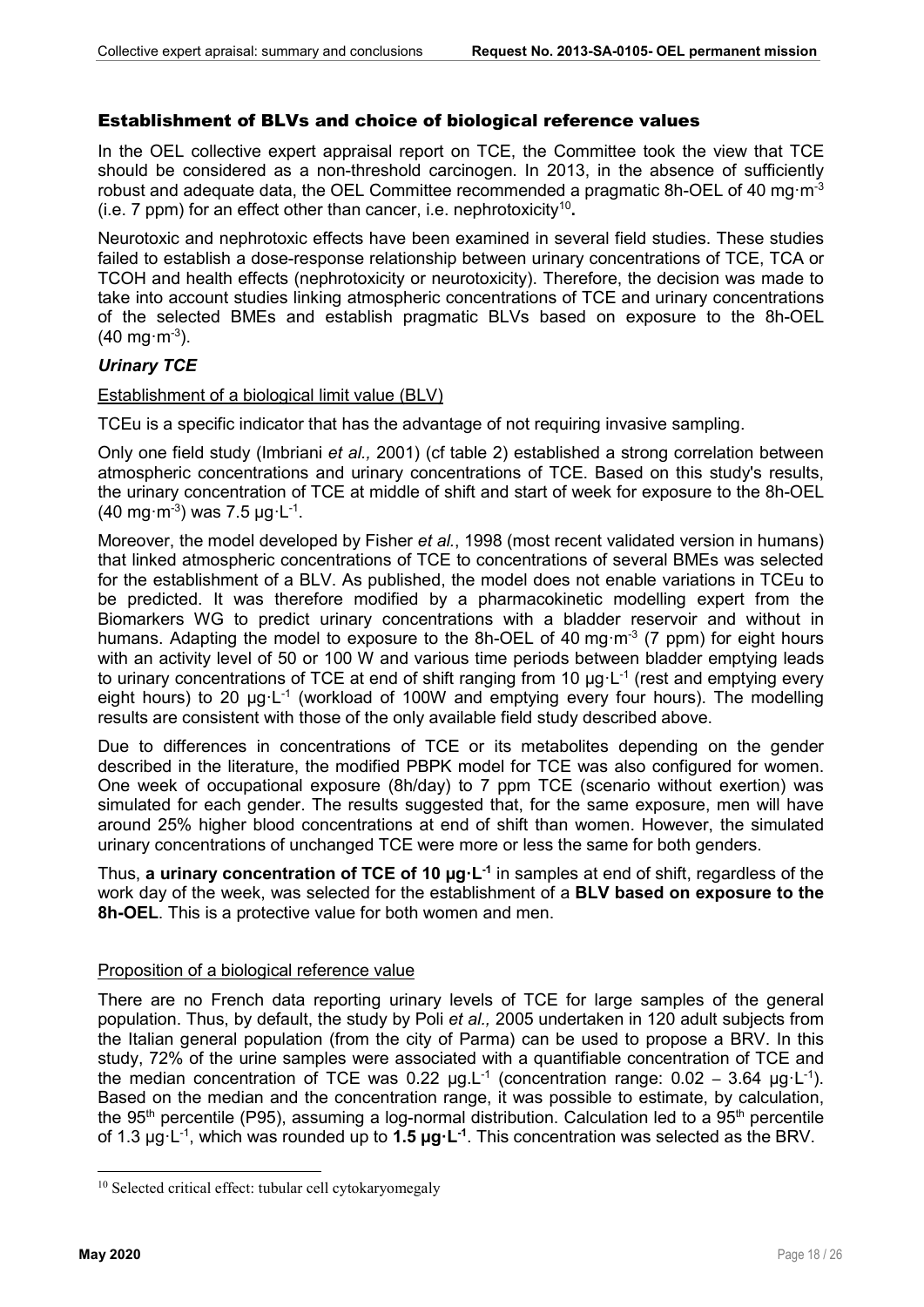It should be noted, however, that this value accounts for 13% of the BLV presented above. Considering that the atmospheric concentrations of TCE in the general environment<sup>11</sup> are generally several orders of magnitude lower than the OEL of 40 mg·m3 that was used to establish the BLV, this BRV may not be truly representative of the French general population. However, it is the only value available for the non-occupationally exposed population at the time of writing of this report.

### *Urinary TCA*

#### Establishment of a biological limit value (BLV)

Although the field studies from Ogata *et al*., 1987 and Ikeda *et al.,* 1972 have limitations (especially in terms of the estimated atmospheric concentrations), they gave similar results and were used to estimate the concentration of TCAu resulting from exposure to the 8h-OEL of 40 mg·m<sup>-3</sup> at 16.5 mg·g<sup>-1</sup> creatinine or 23.2 mg·L<sup>-1</sup>, by calculating the mean concentration from each study12. The study by Imbriani *et al*. (2001) was not selected due to a very poor correlation between atmospheric and urinary levels, a very high intercept in the regression equation and an inappropriate sampling time (start of week, middle of shift).

#### The pragmatic BLV recommended for TCAu for sampling at end of week and end of shift was rounded down to 15 mg $\cdot$ g<sup>-1</sup> creatinine or 21 mg $\cdot$ L<sup>-1</sup>.

#### Proposition of a biological reference value

There are no French data reporting urinary levels of TCA for large samples of the general population. Thus, by default, the study by Bevan *et al.*, 2013 undertaken in 436 adult subjects from the English general population (United Kingdom) was selected to propose a BRV.

The 95<sup>th</sup> percentile of the distribution of measured urinary concentrations of TCA for the subjects in this study was *8.7 µg·g-1 creatinine or 8.1 µg·L-1* (50% of samples < LOD of 3 nM) rounded to **9 µg·g<sup>-1</sup> creatinine or 8 µg·L**<sup>-1</sup>. This concentration was selected as the BRV.

<sup>&</sup>lt;sup>11</sup> The 95<sup>th</sup> percentile of concentrations of trichloroethylene is 7.3  $\mu$ g·m<sup>-3</sup> according to the results of the French national housing campaign undertaken from 2003 to 2005 (OQAI, 2006)

<sup>&</sup>lt;sup>12</sup> Use of a default creatinine value of 1.4  $g \text{·}L^{-1}$  (ANSES, 2017)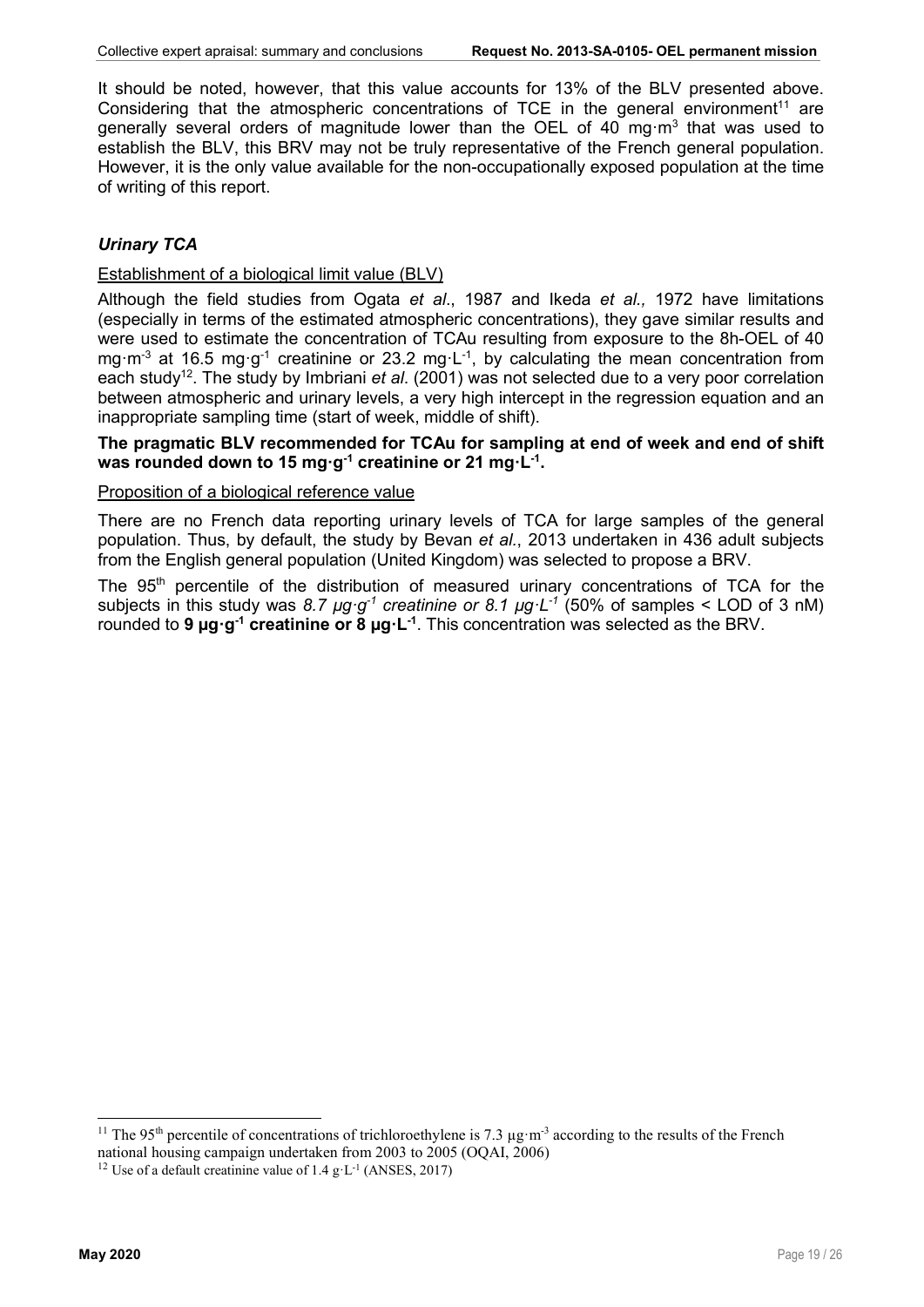## *Urinary TCOH*

### Establishment of a biological limit value (BLV)

Although the field studies from Ogata *et al*., 1987 and Ikeda *et al.,* 1972. have limitations (especially in terms of the estimated atmospheric concentrations), they gave similar results and were used to estimate the concentration of TCOHu resulting from exposure to the 8h-OEL of 40 mg·m<sup>-3</sup> at 41 mg·L<sup>-1</sup> or 29.5 mg·g<sup>-1</sup> creatinine, by calculating the mean concentration from each study<sup>13</sup>. The pragmatic BLV recommended for TCOHu for sampling at end of week and end of shift was rounded to 30 mg $\cdot$ g<sup>-1</sup> creatinine, i.e. 40 mg $\cdot$ L<sup>-1</sup>.

#### Proposition of a biological reference value

In the absence of data in the general population, it was not possible to recommend biological reference values for urinary TCOH.

## Conclusions of the collective expert appraisal

The biological values proposed for monitoring occupational exposure to TCE are:

### Urinary TCE at the end of shift:

| BLV based on a health effect                                                                             | None                        |
|----------------------------------------------------------------------------------------------------------|-----------------------------|
| Pragmatic BLV based on an 8h-OEL exposure (40 mg.m <sup>-3</sup> or 7 10 $\mu$ g L <sup>-1</sup><br>ppm) |                             |
| Biological reference value                                                                               | 1.5 $\mu$ g·L <sup>-1</sup> |

#### Urinary TCA at the end of week and end of shift:

| BLV based on a health effect                                                                                         | None                                                                                  |
|----------------------------------------------------------------------------------------------------------------------|---------------------------------------------------------------------------------------|
| Pragmatic BLV based on an 8h-OEL exposure (40 mg.m <sup>-3</sup> or 7 15 mg.g <sup>-1</sup> creatinine or 21<br>ppm) | mg. $L^{-1}$ (calculated value) $^{13}$                                               |
| Biological reference value                                                                                           | 9 $\mu$ g.g <sup>-1</sup> creatinine or 8 $\mu$ g.L <sup>-1</sup><br>(measured value) |

#### Urinary TCOH at the end of week and end of shift:

| BLV based on a health effect                                                                                         | None                                          |
|----------------------------------------------------------------------------------------------------------------------|-----------------------------------------------|
| Pragmatic BLV based on an 8h-OEL exposure (40 mg.m <sup>-3</sup> or 7 30 mg.g <sup>-1</sup> creatinine or 40<br>ppm) | mg. $L^{-1}$ (calculated value) <sup>13</sup> |
| Biological reference value                                                                                           | None                                          |

These biological values do not allow to prevent the carcinogenic effects of TCE in the workplace.

## Sampling method and factors that may affect the interpretation of results

Samples should be taken from workers outside the workplace in a non-polluted environment,

<sup>&</sup>lt;sup>13</sup> Use of a default creatinine value of  $1.4 \text{ g} \cdot L^{-1}$  (ANSES, 2017)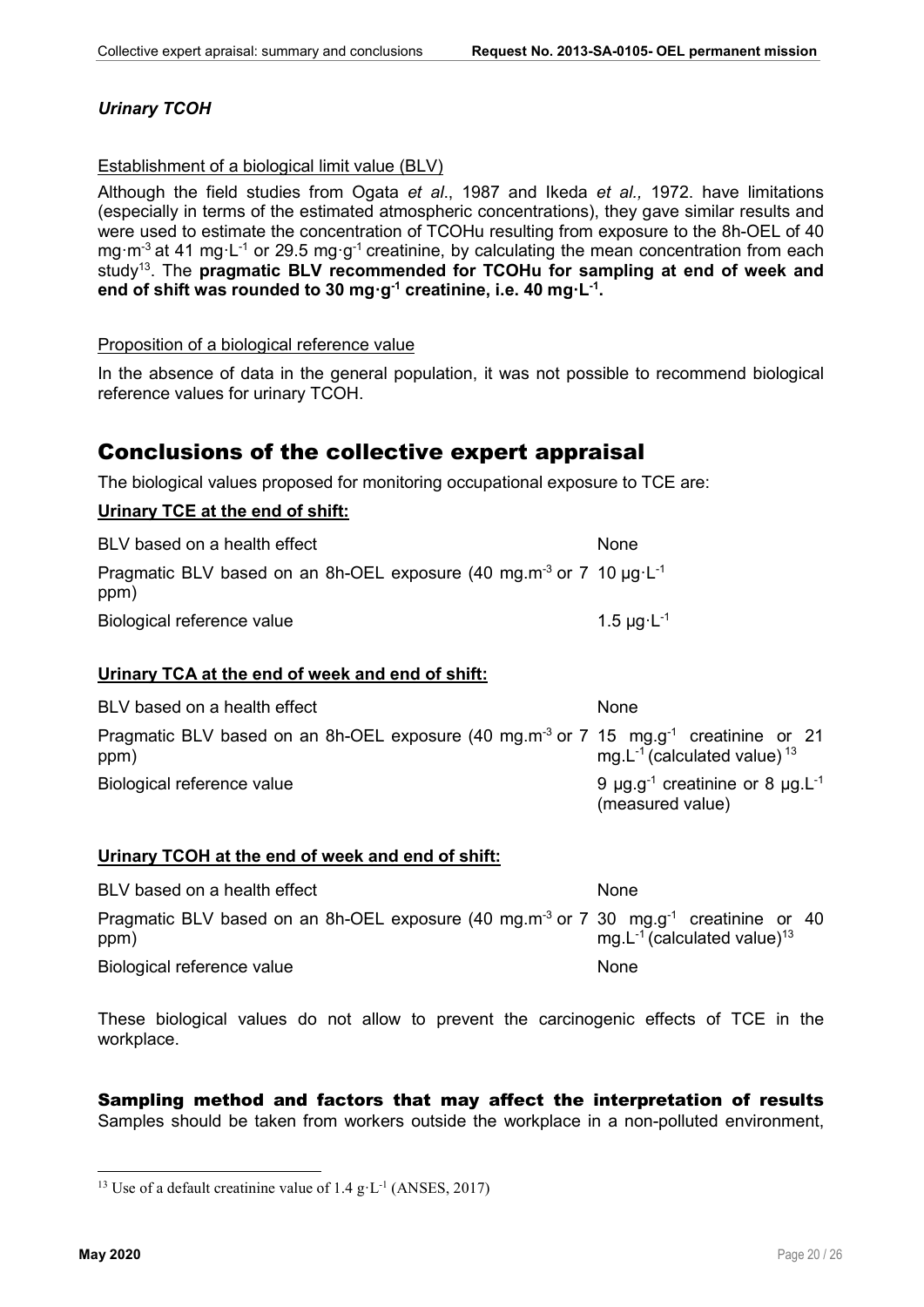after hand-washing, a shower and a change of clothing, to avoid external contamination of the samples by trichloroethylene.

TCE in urine should be collected in headspace glass vials that are immediately sealed to limit evaporation<sup>14</sup>. Regardless of the analysed BME, samples should be stored in a refrigerator (+4°C). At this temperature they are stable for ≤ 7 days for TCA and ≤ 15 days for TCOH (UCL, 2018).

Samples should be transported at a temperature not exceeding +4°C and ideally at -20°C.

The absorption of TCE is influenced by physical load. The consumption of alcohol, the use of certain medications and co-exposure to certain substances can modulate the metabolism of TCE and thus be a source of interference in the interpretation of measurement results. Gender differences have also been reported with regard to the urinary excretion of TCE metabolites.

<sup>&</sup>lt;sup>14</sup> Mainly applies to TCE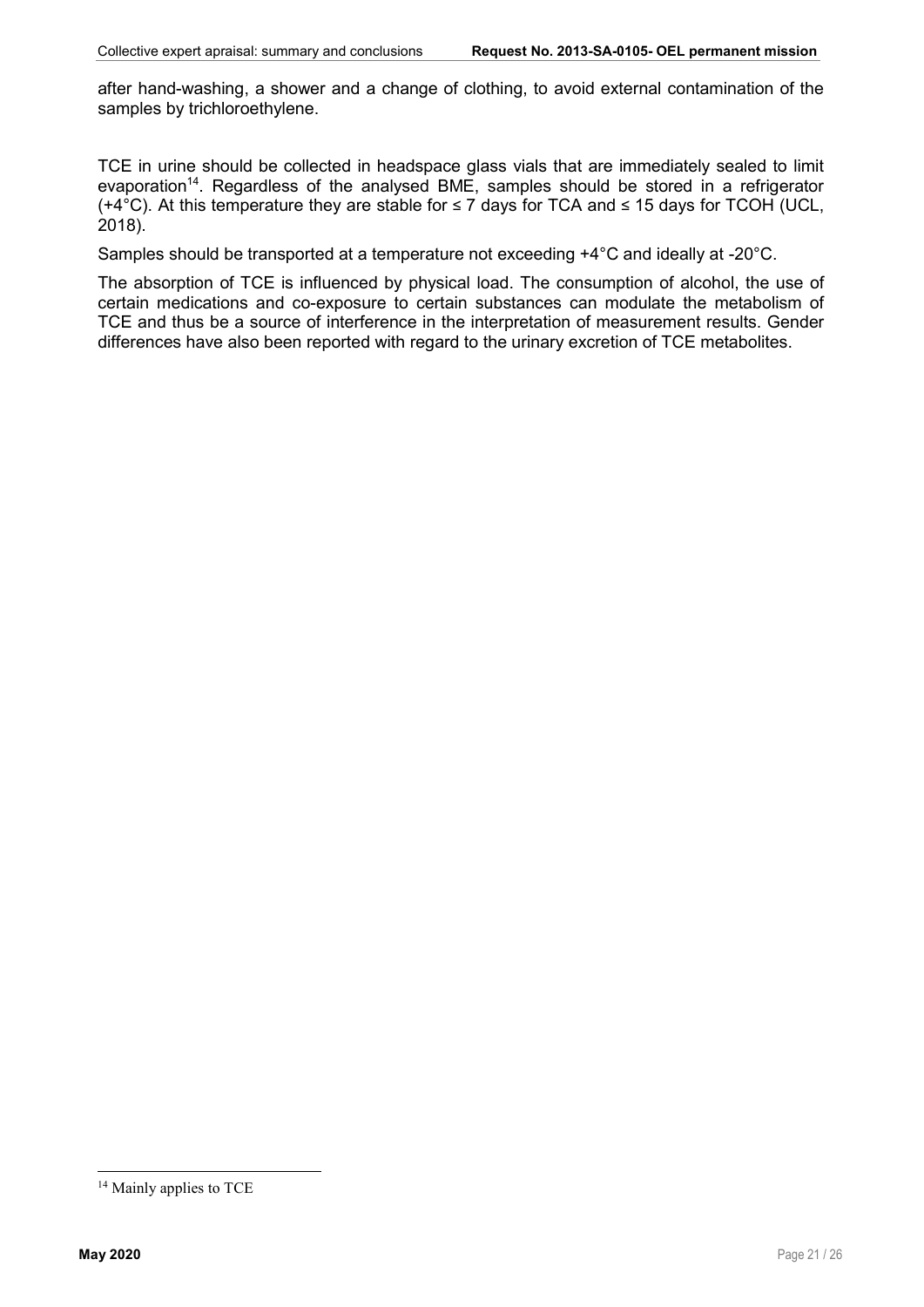## Biometrology

Some analytical methods described in the literature have been listed and are shown in the table below for the relevant BMEs. The objective of this section is not to recommend a measurement method, but to provide information on certain characteristics of the analytical methods.

| <b>URINARY TCE</b>                              |                                                                                                                                                         |  |
|-------------------------------------------------|---------------------------------------------------------------------------------------------------------------------------------------------------------|--|
| <b>Analytical method</b>                        |                                                                                                                                                         |  |
| Analytical<br>technique                         | Headspace gas chromatography and mass<br>spectrometry detection (HS-GC-MS)                                                                              |  |
| References                                      | Imbriani <i>et al.</i> (2001)<br>Poli D et al. (2005)                                                                                                   |  |
| Sensitivity                                     | Limit of quantification (LOQ): $0.1 \mu g.L^{-1}$ (Imbriani et al.,<br>2001)<br>LOD: 0.005 µg.L <sup>-1</sup> (Poli D et al., 2005)                     |  |
| Fidelity                                        | Coefficient of variation (CV): 7.9 % at [C] = 15 $\mu$ g.L <sup>-1</sup>                                                                                |  |
| Precision                                       | $97.9 - 102.5$ %                                                                                                                                        |  |
| Reference<br>standard                           | TCE standard solution (dissolution of 1 mL, i.e. 1.4649 g<br>of TCE in 100 mL of acetone and then dilution of 1 mL of<br>this solution in 1 L of water) |  |
| Interlaboratory<br>quality control<br>programme | <b>NS</b>                                                                                                                                               |  |

| <b>URINARY TCA</b>        |                                                                                          |                                                                                                                                |                                                                                                         |
|---------------------------|------------------------------------------------------------------------------------------|--------------------------------------------------------------------------------------------------------------------------------|---------------------------------------------------------------------------------------------------------|
| <b>Analytical Methods</b> |                                                                                          |                                                                                                                                |                                                                                                         |
|                           | <b>Method 1</b>                                                                          | <b>Method 2</b>                                                                                                                | <b>Method 3</b>                                                                                         |
| Analytical<br>technique   | Headspace gas<br>chromatography<br>and mass<br>spectrometry<br>detection (HS-GC-<br>MSD) | <b>Gas chromatography</b><br>coupled with electron<br>capture detection (GC-<br>ECD)                                           | High-performance liquid<br>chromatography with tandem<br>mass spectrometry detection<br>(EI-HPLC-MS/MS) |
| References                | Imbriani et al. (2001)<br>according to Ziglio et<br>al. (1984)                           | Breimer <i>et al.</i> (1974),<br>Singthong et al. (2015)<br>according to<br>Christensen et al.<br>(1988),<br><b>UCL (2018)</b> | Bevan et al. (2013)                                                                                     |
| Sensitivity               |                                                                                          | LOD: $0.1 \mu g.L^{-1}$ (Breimer<br>et al. 1974)<br>LOD: 0.139 mg.L-1                                                          | LOD: $0.5$ mg $\cdot$ L $-1$                                                                            |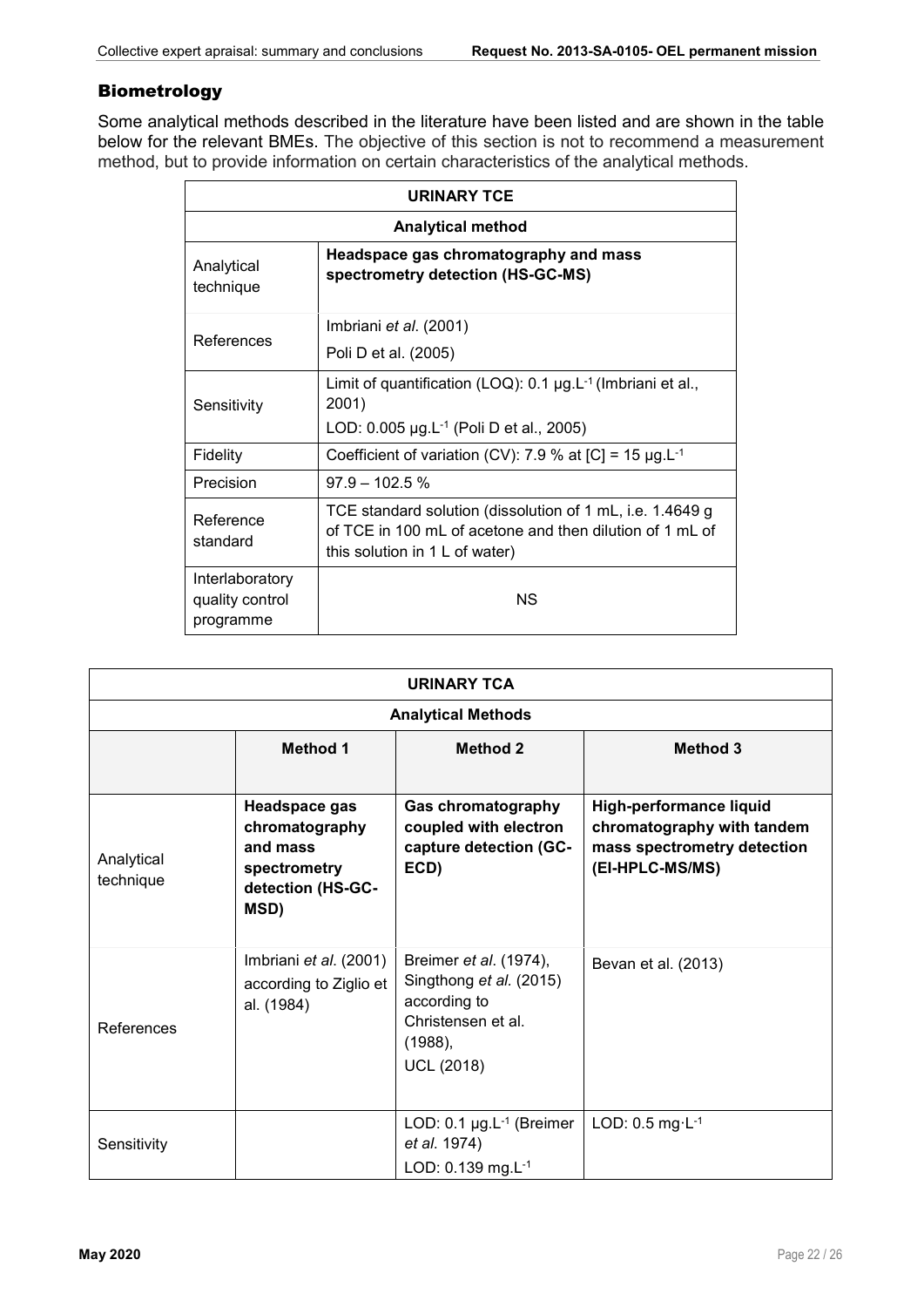|                                                 |                                                                                                                                      | (Singthong et al. 2015)<br>LOQ: $5 \text{ mg.L}^{-1}$ (UCL,<br>2018) |         |
|-------------------------------------------------|--------------------------------------------------------------------------------------------------------------------------------------|----------------------------------------------------------------------|---------|
| Fidelity                                        |                                                                                                                                      | $CV < 10 %$ (UCL, 2018)                                              | CV: 15% |
| Precision                                       |                                                                                                                                      |                                                                      |         |
| Reference<br>standard                           |                                                                                                                                      |                                                                      |         |
| Interlaboratory<br>quality control<br>programme | G-EQUAS (German External Quality Assessment Scheme) for analyses in biological<br>materials, University Erlangen-Nuremberg (Germany) |                                                                      |         |

| <b>URINARY TCOH</b>                             |                                                                                                          |  |  |
|-------------------------------------------------|----------------------------------------------------------------------------------------------------------|--|--|
| <b>Analytical method</b>                        |                                                                                                          |  |  |
| Analytical<br>technique                         | Gas chromatography coupled with electron                                                                 |  |  |
| References                                      | capture detection (GC-ECD)<br>Ertle et al. (1972), Breimer et al. (1974)<br><b>UCL, 2018</b>             |  |  |
| Sensitivity                                     | 0.5 $\mu$ g.L <sup>-1</sup> (LOD) (Breimer <i>et al.</i> 1974)<br>5 mg.L <sup>-1</sup> (LOQ) (UCL, 2018) |  |  |
| Fidelity                                        | CV < 10 %                                                                                                |  |  |
| Precision                                       | CV < 10 % (UCL, 2018)                                                                                    |  |  |
| Interlaboratory<br>quality control<br>programme | <b>NS</b>                                                                                                |  |  |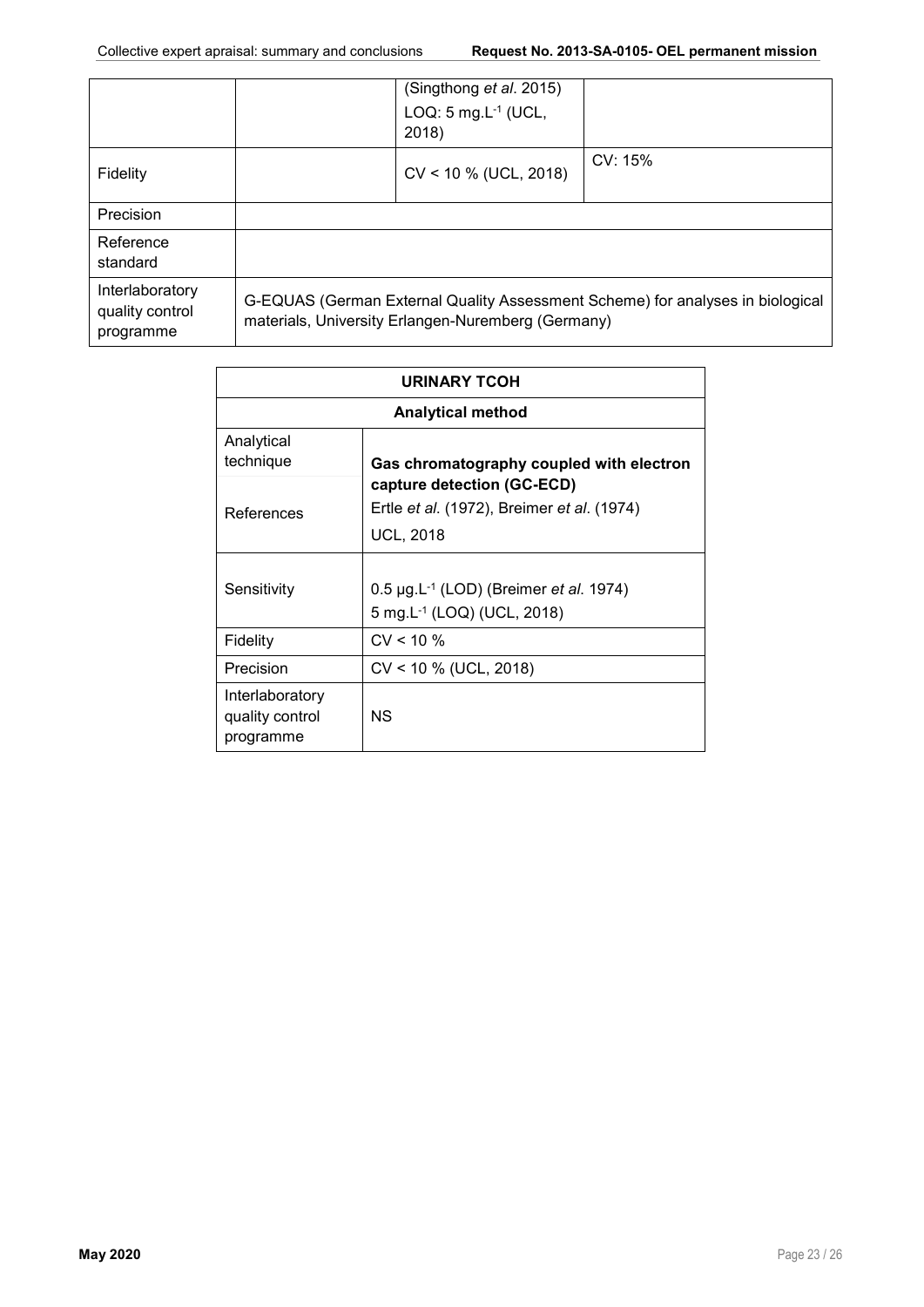## Bibliographic references

Anses. (2017). Évaluation des effets sur la santé et des méthodes de mesure des niveaux d'exposition sur le lieu de travail pour le trichloroéthylène. (Agence nationale de sécurité sanitaire pour l'alimentation, l'environnement et le travail, France). 156 p.

Anses. (2017). Document de référence pour l'élaboration de valeurs limites d'exposition à des agents chimiques en milieu professionnel. (Agence nationale de sécurité sanitaire pour l'alimentation, l'environnement et le travail, France). 142 p.

ATSDR. (2014). Draft. Toxicological Profile for Trichloroethylene. Atlanta: Agency for Toxic Substances and Disease Registry, 472 p.

Bartonicek, V., Metabolism and excretion of trichloroethylene after inhalation by human subjects. Br J Ind Med, 1962. 19: p. 134-41.

Bernauer, U., et al., Biotransformation of trichloroethene: dose-dependent excretion of 2,2,2 trichloro-metabolites and mercapturic acids in rats and humans after inhalation. Arch Toxicol, 1996. 70(6): p. 338-46.

Bevan, R., Jones, K., Cocker, J., Assem, F.L., Levy, L.S. Reference ranges for key biomarkers of chemical exposure within the UK population. International Journal of Hygiene and Environmental Health 216 (2013) 170– 174.

Brüning T, Sundberg AG, Birner G, Lammert M, Bolt HM, Appelkvist EL, Nilsson R, Dallner G. (1999). Glutathione transferase alpha as a marker for tubular damage after trichloroethylene exposure. Arch Toxicol. 1999 Jun-Jul;73(4-5):246-54.

Calafat AM, Kuklenyik Z, Caudill SP, Asley DA (2003). Urinary levels of trichloroacetic acid, a disinfection by-product in chlorinated drinking water, in a human reference population. Environ Health Perspect 111:151–154.

CIRC. (2014). Trichloroethylene, tetrachloroethylene, and some other chlorinated agents. Volume 106. IARC Monographs of carcinogenic risks to humans. (Centre International de Recherche sur le Cancer, France). 525 p.

Deutsche Forschungsgemeinschaft. (2011). Addendum to trichloroethylene [BAT Value documentation 2011] . Wiley-VCH: Weinheim, Ge.

Fernandez, J.G., et al., Trichloroethylene exposure. Simulation of uptake, excretion, and metabolism using a mathematical model. Br J Ind Med, 1977. 34(1): p. 43-55.

Ertle, T., et al., Metabolism of trichloroethylene in man. I. The significance of trichloroethanol in long-term exposure conditions. Arch Toxikol, 1972. 29(3): 171-88.

Fisher J.W., Mahle D., Abbas R. 1998. A human physiologically based pharmacokinetic model for trichloroethylene and its metabolites, trichloroacetic acid and free trichloroethanol. Toxicol Appl Pharmacol 152(2):339-359.

Hajimiragha, H., Ewers, U., Jansen-Rosseck, R., and A Brockhaus. Human exposure to volatile halogenated hydrocarbons from the general environment. Int Arch Occup Environ Health (1 986) 58:141-150.

Imbriani, M., et al., Trichloroethylene in urine as biological exposure index. Ind Health, 2001. 39(3): p. 225-30.

Ikeda M. et Imamura T. (1973). Biological half-life of trichloroethylene and tetrachloroethylene. Int. Arch. Arbeistmed. 31, 209-224.

Ikeda, M., et al., Urinary excretion of total trichloro-compounds, trichloroethanol, and trichloroacetic acid as a measure of exposure to trichloroethylene and tetrachloroethylene. Br J Ind Med, 1972. 29(3): p. 328-33.

Kezic, S., et al., Skin absorption of some vaporous solvents in volunteers. Int Arch Occup Environ Health, 2000. 73(6): p. 415-22.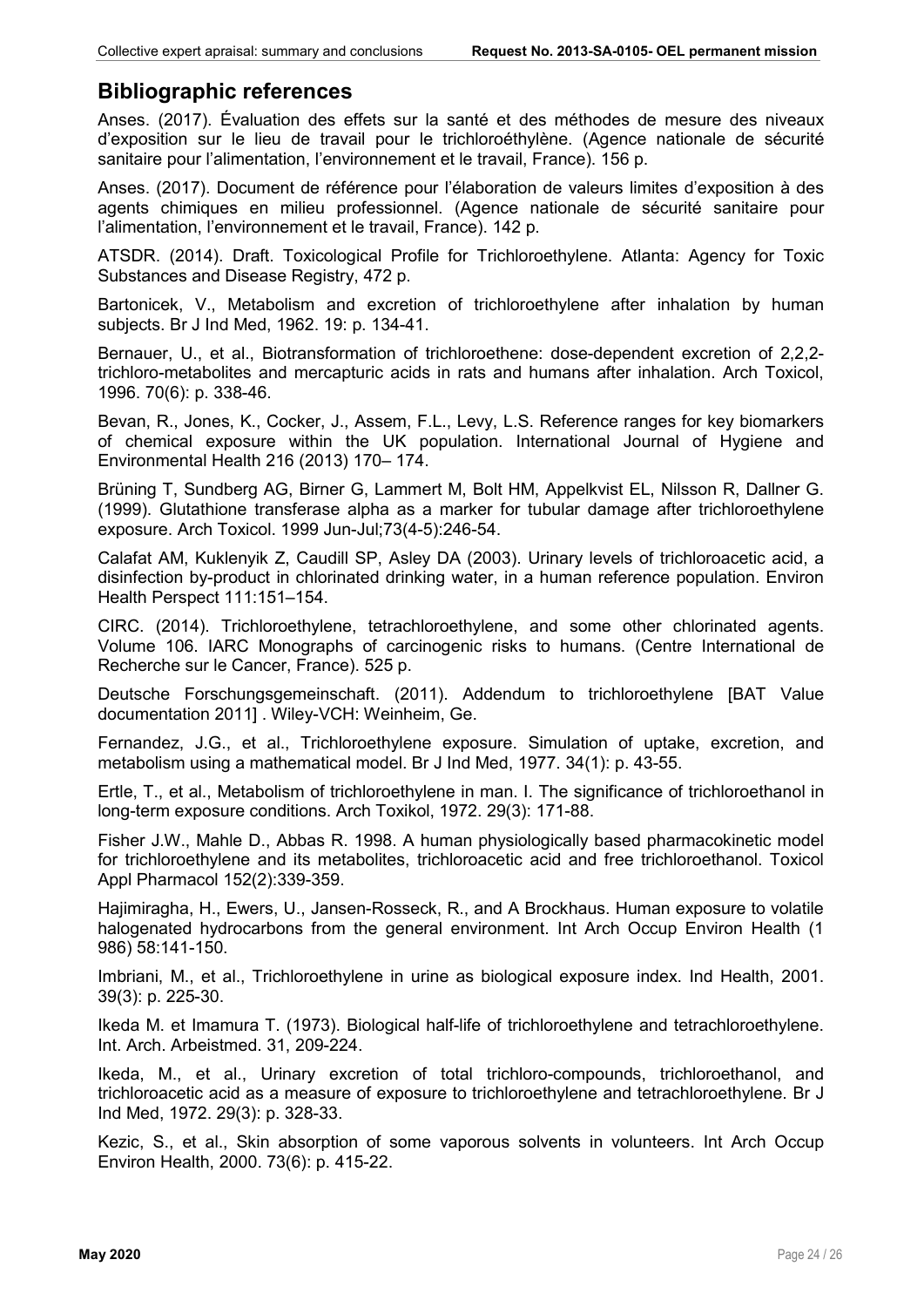Kezic, S., et al., Dermal absorption of neat liquid solvents on brief exposures in volunteers. Aihaj, 2001. 62(1): p. 12-8.

Kimmerle, G. and A. Eben, Metabolism, excretion and toxicology of trichloroethylene after inhalation. 2) Experimental human exposure. Arch Toxikol, 1973. 30(2): p. 127-38.

Lash, L.H., Chiu, W.A., Guyton, K.Z. and I. Rusyn. Trichloroethylene biotransformation and its role in mutagenicity, carcinogenicity and target organ toxicity. Mutat Res Rev Mutat Res. 2014 Oct-Dec;762:22-36. Review.

Monster, A.C., G. Boersma, and W.C. Duba, Pharmacokinetics of trichloroethylene in volunteers, influence of workload and exposure concentration. Int Arch Occup Environ Health, 1976. 38(2): p. 87-102.

Monster, A.C., G. Boersma, and W.C. Duba, Kinetics of trichloroethylene in repeated exposure of volunteers. Int Arch Occup Environ Health, 1979. 42(3-4): p. 283-92.

Muller, G., M. Spassovski, and D. Henschler, Trichloroethylene exposure and trichloroethylene metabolites in urine and blood. Arch Toxikol, 1972. 29(4): p. 335-40.

Muller, G., M. Spassovski, and D. Henschler, Metabolism of trichloroethylene in man. II. Pharmacokinetics of metabolites. Arch Toxicol, 1974. 32(4): p. 283-95.

Nomiyama, K. and H. Nomiyama, Metabolism of trichloroethylene in human. Sex difference in urinary excretion of trichloroacetic acid and trichloroethanol. Int Arch Arbeitsmed, 1971. 28(1): p. 37-48.

Nomiyama K. et Nomiyama H. (1977). Dose-response relationship for trichloroethylene in man. Int Arch Occup Environ Health. 39) 237-248.

Ogata M, Shimada Y, Taguchi T (1987). A new microdetermination method used in an analysis of the excretion of trichlo-compounds in the urine of workers exposed to trichloroethylene vapour. Industrial health, 1987, 25, 103-112.

Ogata M, Takatsuka Y, Tomokuni K. Excretion of organic chlorine compounds in the urine of persons exposed to vapours of trichloroethylene and tetrachloroethylene. Br J Ind Med. 1971 Oct;28(4):386-91.

Poli D, Manini P, Andreoli R, Franchini I, Mutti A. Determination of dichloromethane, trichloroethylene and perchloroethylene in urine samples by headspace solid phase microextraction gas chromatography-mass spectrometry. J Chromatogr B Analyt Technol Biomed Life Sci. 2005;820(1):95-102

Rastkari, N., Yunesian, M., & Ahmadkhaniha, R. (2011). Exposure assessment to trichloroethylene and perchloroethylene for workers in the dry cleaning industry. *Bulletin of environmental contamination and toxicology*, *86*(4), 363-367.

Sato, A., et al., A pharmacokinetic model to study the excretion of trichloroethylene and its metabolites after an inhalation exposure. Br J Ind Med, 1977. 34(1): p. 56-63.

Sato, A. and T. Nakajima, Differences following skin or inhalation exposure in the absorption and excretion kinetics of trichloroethylene and toluene. Br J Ind Med, 1978. 35(1): p. 43-9.

SCOEL (2009). SCOEL/SUM/142 Recommendation from the Scientific Committee on Occupational Exposure limites for trichloroethylene. European Commission.

Skender, L., Karacic, V., Bosner, B and D. Prpic-Majic. Assessment of exposure to trichloroethylene and tetrachloroethylene in the population of Zagreb, Croatia. Int Arch Occup Environ Health (1993). 65) S163-165.

Tsuruta (1978) Percutaneous absorption of trichloroethylene in mice. Ind Health 16; 145-148

UCL. (2018). Biomarqueur : Acide trichloroacetique: urine. Exposition : 1,1,1-Trichloroéthane (méthylchloroforme), Trichloroéthylène. (UCL, Institut de recherche expérimentale et clinique. LTAP: Brussels, Belgium). Available on website http://www.toxi.ucl.ac.be/biological\_monitoring/biomarqueur/1083